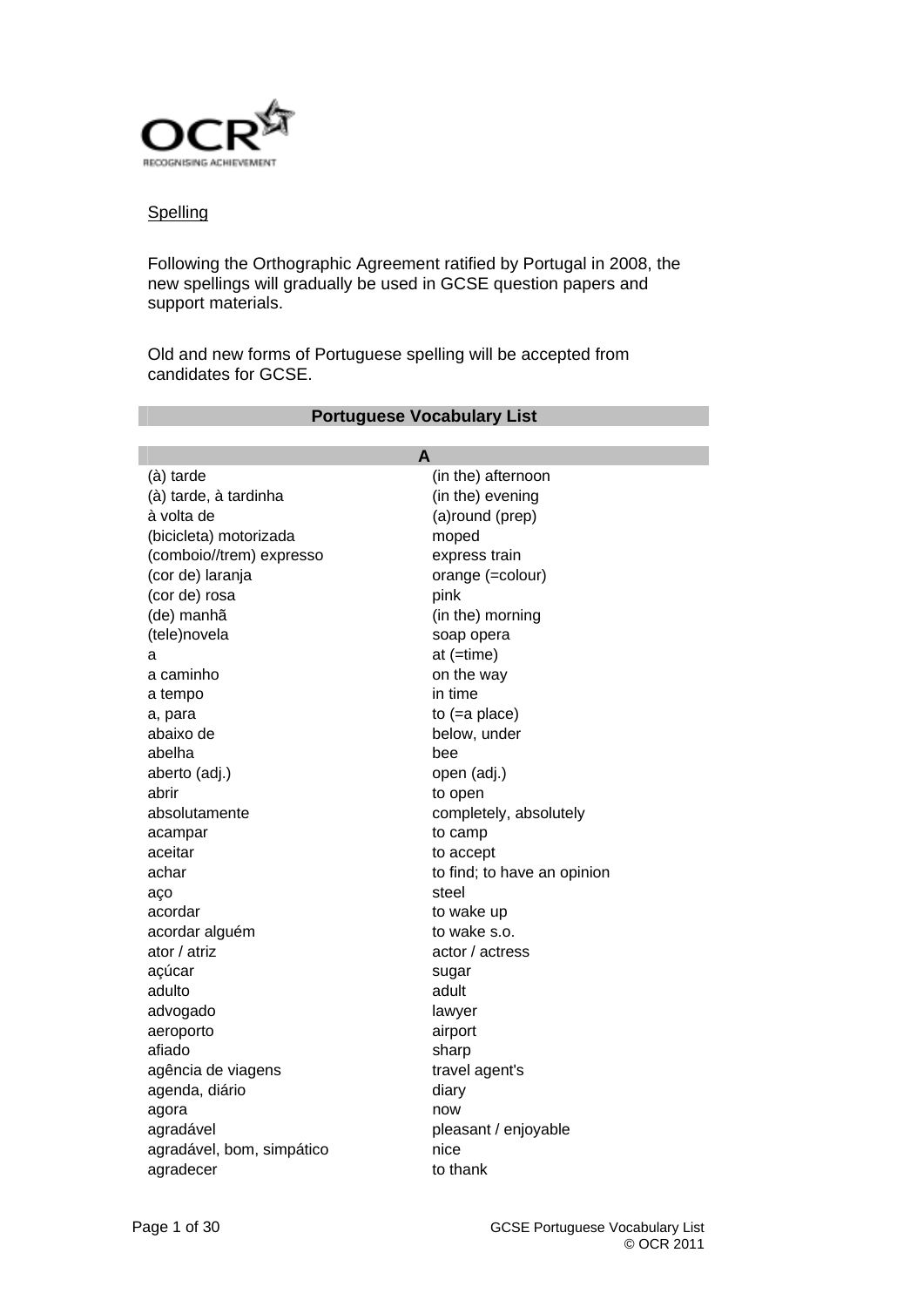agricultor / fazendeiro farmer água (potável / mineral) water (drinking / mineral) aguaceiro, chuvada / chuvarada shower (=weather) aguardar to look forward to look forward to aí, ali there are there are there are there are there are there are there are there are there are there are the ainda still (=even now) ainda yet (time) ainda não not yet ajudar **the contract of the contract of the contract of the contract of the contract of the contract of the contract of the contract of the contract of the contract of the contract of the contract of the contract of the co** alcatifa; tapete / carpete carpet álcool (sem) alcohol (free) aldeia / vilarejo, povoado village alface lettuce alfândega customs (=declare!) algibeira, bolso pocket algodão cotton alguém someone, somebody alho garlic garlic garlic garlice ali over there alimentos, comida food (=shopping) almoço lunch, mid-day meal almofada cushion alojamento / acomodação accommodation alto high, tall altura height (of person) alugar to rent, hire aluno pupil pupil aluno pupil pupil aluno pupil pupil aluno pupil pupil aluno pupil pupil aluno pupil aluno pu amanhã tomorrow amar to love amarelo yellow amargo bitter (taste) ambos both ambulância ambulance ameixa **plum** amigo friend amor love ananás, abacaxi pineapple andar floor (e.g. 1st floor) andar de cavalo to ride (horse) andar de cima version de component de component de la proponent de la proponent de la proponent de la proponen<br>
antique de la proponent de la proponent de la proponent de la proponent de la proponent de la proponent de la andar inferior / de baixo downstairs anel **and** ring anfitrião host animal (de estimação) animal (pet) aniversário **birthday** ano year ansioso, preocupado anxious anteontem day before yesterday antigamente **formerly**, previously anualmente annually anúncio advert ao lado de next to ao longo de along

antes before (conj.), beforehand, previously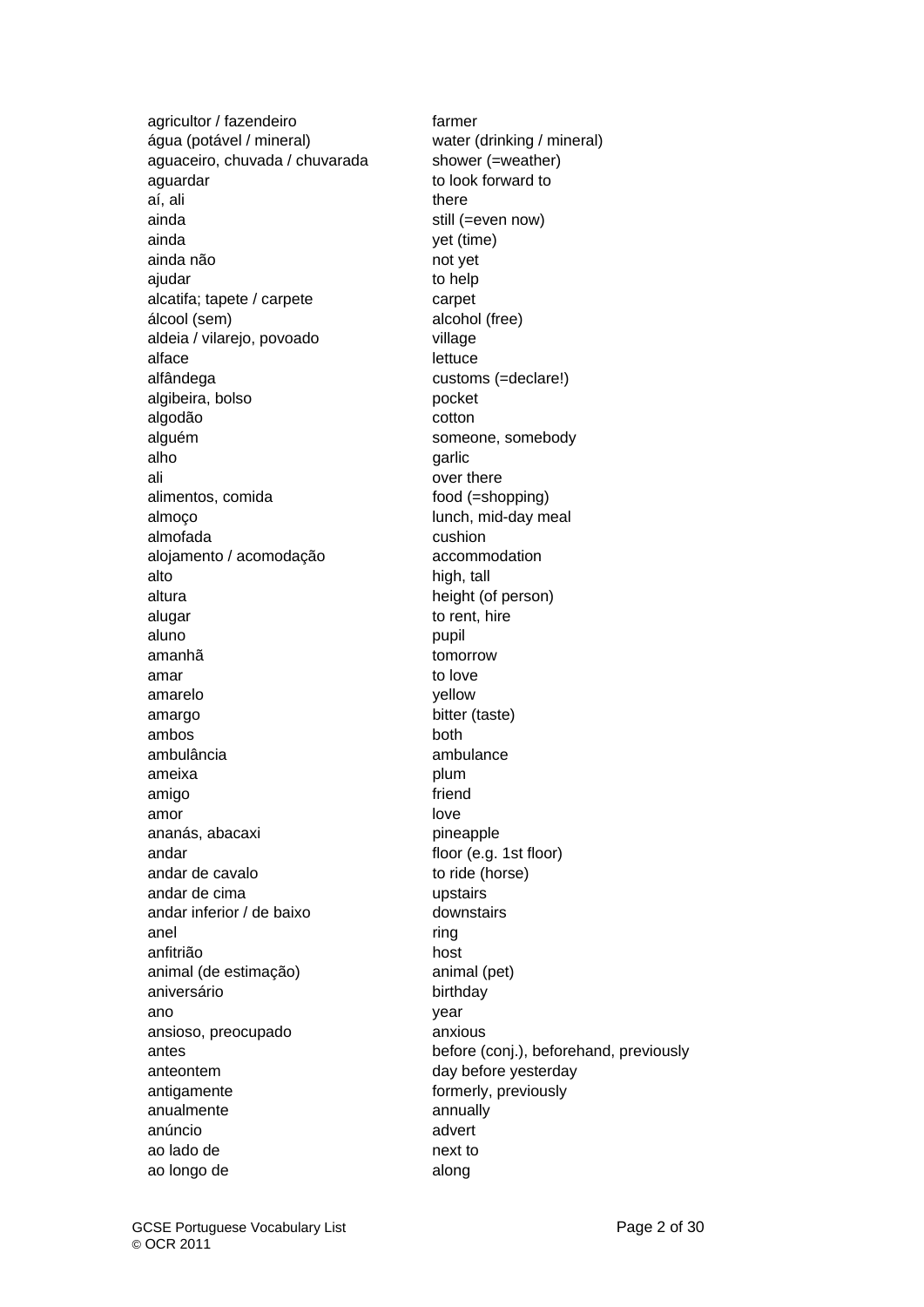apanhar sol / tomar sol to sunbathe apanhar / pegar to catch (=bus, etc) aparelhagem / aparelho de som stereo system apartamento flat (=accommodation) apertado tight apetecer, ter vontade de (fazer algo) to feel like (doing s.th) aprender to learn to learn aprendiz / estagiário apprentice aproximadamente about, roughly, approximately aquecer / esquentar to heat aquecimento / calefação (central) heating (central) aqui **here** ar livre (ao) open air (in the) área de serviço motorway services área pedonal / área para pedestres pedestrian (area) área, distrito area, district areia (castelo de) sand (castle) armário cupboard arrumado tidy arrumar to tidy up, clear away arrumar, estacionar to park arte (galeria) art (gallery) artista artist árvore tree árvore de fruta fruit tree às vezes sometime(s) aspirar to hoover/ vacuum clean assar to roast assento seat assinar to show, to sign assinatura signature signature até until atencioso helpful aterrar / aterrissar to land atletismo athletics atrás behind, at the back atrasado late (e.g. train late) atraso delay (= lateness) através, por across aula, lição class (=lesson) autocarro / ônibus bus bus auto-estrada / rodovia motorway auto-serviço, self-service self-service avaria breakdown ave, pássaro bird avenida avenue avião plane avô / avó / avós grandfather / mother / parents azeite (de oliveira / de oliva) olive oil azul blue blue blue blue blue blue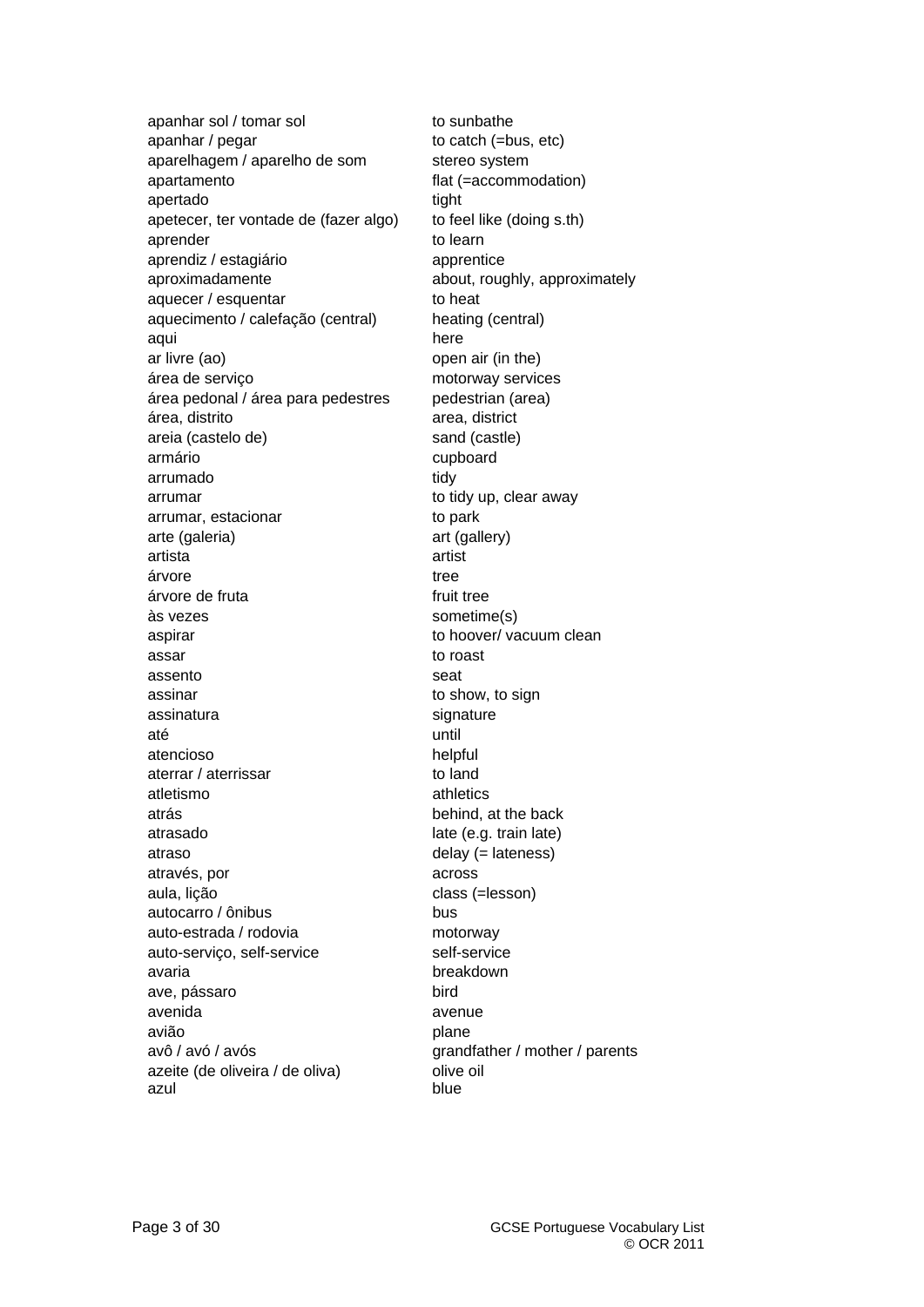bacalhau cod bagagem and luggage luggage baixo low balcão counter banana banana banco bank banhar to bathe banheira banketa bath (tub) barato barba beard barco boat barco a remo rowing boat barra de chocolate bar of chocolate barriga tummy barulhento noisy barulho, ruído noise basquetebol / basquete basketball bastante enough, quite/ fairly batata **potato** potato batatas cozidas boiled potatoes batatas fritas chips / crisps bater em, bater contra to hit bateria battery (car) batom lipstick bebé / bebê baby beber to drink bebida gasosa pop (=fizzy drink) beijo kiss belo, bonito beautiful bem como / tanto...como as well as / both ...and bem educado polite bem-vindo welcome biblioteca library bicicleta bicycle bicicleta de montanha mountain bike bife steak bilhete note (=message) bilhete de ida e volta / bilhete de ida return ticket / single ticket bilhete de identidade / carteira de bilhete, passagem, ingresso ticket bilheteira / bilheteria ticket office biologia biology bloco de apartamentos block of flats blusa blouse blouse boca mouth and mouth mouth bola ball (=sport) bolacha biscuit bolo, bolinho, pastel cake bom good; fine (= weather) bombeiro **fireman** boné cap bonito pretty

**B**  cheap (= value for money, not expensive) identity card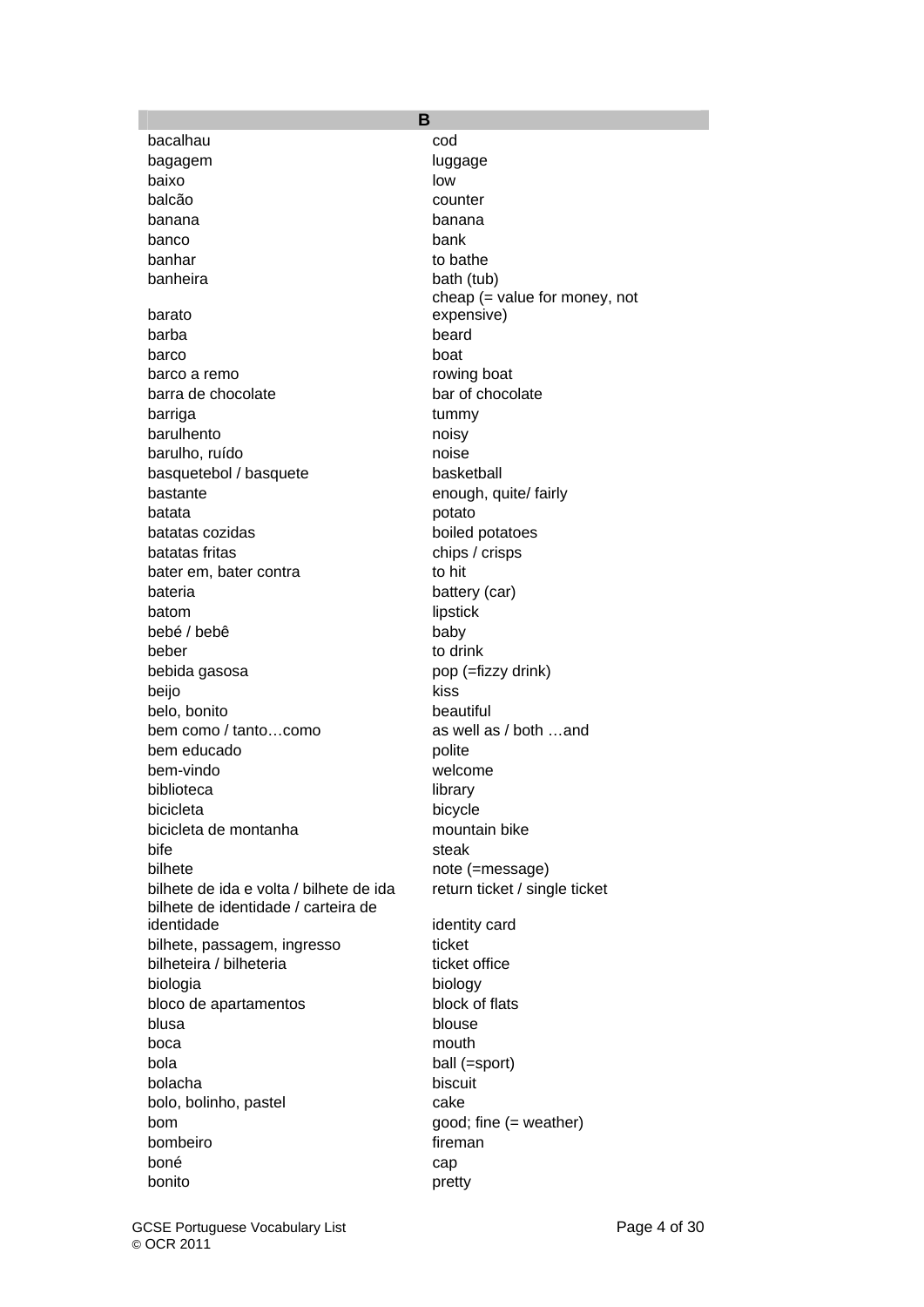bordo(a) board (on) bosque/floresta wood/ forest bota boot botão button boxe boxing braço arm branco white brilhar to shine brinco earring brinquedo(s) toy(s) brochure / folheto brochure buscar to fetch buscar

borracha rubber (=material, eraser) borrego, cordeiro lamb (=animal / meat)

# **C**

cabeça head (=body) cabeleireiro **hairdresser** cabelo hair cabina cabina cabina cabina cabina cabina cabina cabina cabina cabina cabina cabina cabina cabina cabina cabin caçarola / panela com um cabo saucepan cachecol scarf cacifo / armário com chave luggage locker cada each (=per item) cadeira **chair** chair caderno note book cafeteira coffee pot cair to fall cais / plataforma platform (railways) caixa cashier; till (= cash desk) caixa (de chocolates) box (e.g. chocolates) caixa de correio letter box calças trousers trousers calções / shorts shorts calculadora calculator calmo, tranquilo quiet calor heat the control of the control of the control of the control of the control of the control of the control of the control of the control of the control of the control of the control of the control of the control of t cama (de solteiro / de casal) bed (single / double) câmara municipal / prefeitura town hall câmara / câmera camera camera camião / caminhão lorry caminho para casa way home caminho / trilha footpath caminho-de-ferro / estrada de ferro railway camioneta, autocarro / ônibus coach (i.e. bus) camisa shirt campismo / camping camping / camp site campista camper campo (no) country (=not town) (in the) campo field (=arable) campo, court / quadra pitch /court (sports) campo, paisagem countryside / scenery cana de pesca fishing rod canal canal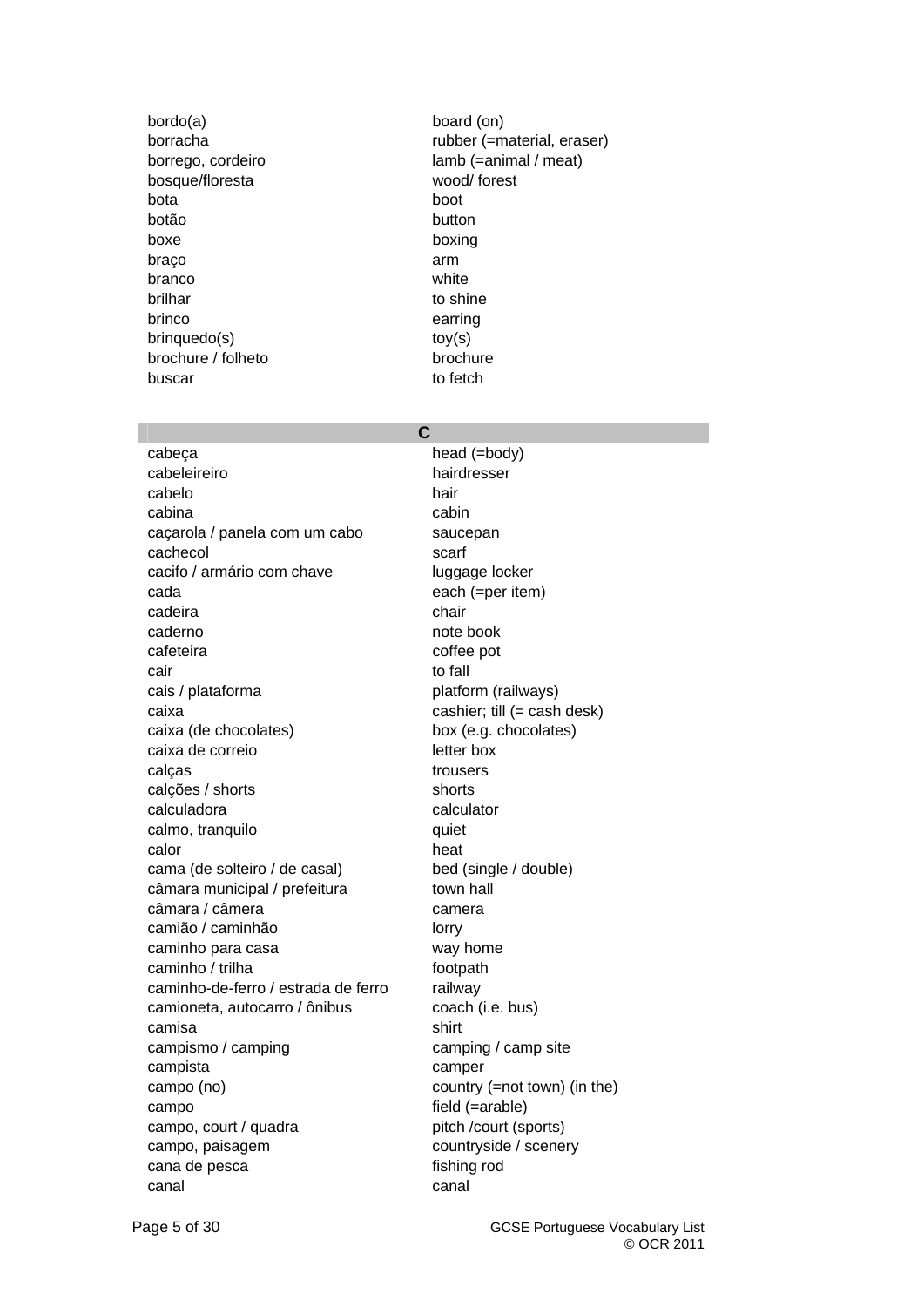canalizador / encanador plumber canção / canção pop song / pop song caneta (com ponta de feltro) (felt tip) pen canivete **pocket** knife / pen-knife canoagem canoeing cansado tired cantar to sing cantina canteen cantor singer cão, cachorro dog capital capital cara, rosto face caravana / trailer caravan carcaça, pão loaf carne / carne assada meat / roast meat carne de porco pork carne de vaca beef caro expensive, dear carrinha de entregas / camionete de carro, automóvel car carta entre letter and the letter carta de condução / carteira de motorista cartão / cartão (caixa) card (birthday) / cardboard (box) cartão de crédito card cartas cards (playing) carteira wallet carteiro **postman** casa (em) home (at) casa de banho / banheiro bathroom / toilet casa em banda / casa em fita; casa alinhada terraced house casaco coat casaco, jaqueta internacional internacional de la internacional internacional internacional internacional inter casado married casar to marry castelo **castelo** castle catarata, cachoeira waterfall catedral, sé cathedral cavalo horse horse cave / porão, adega cellar (=house / wine) cebola **onion** cedo early early cego blind (adj) cenoura carrot centro comercial centre (shopping) centro da juventude / clube da juventude youth club centro de informação turística tourist office cereais cereals cereja cherry cherry certo right (= correct) cesto, cesta basket céu sky

van (delivery) driving licence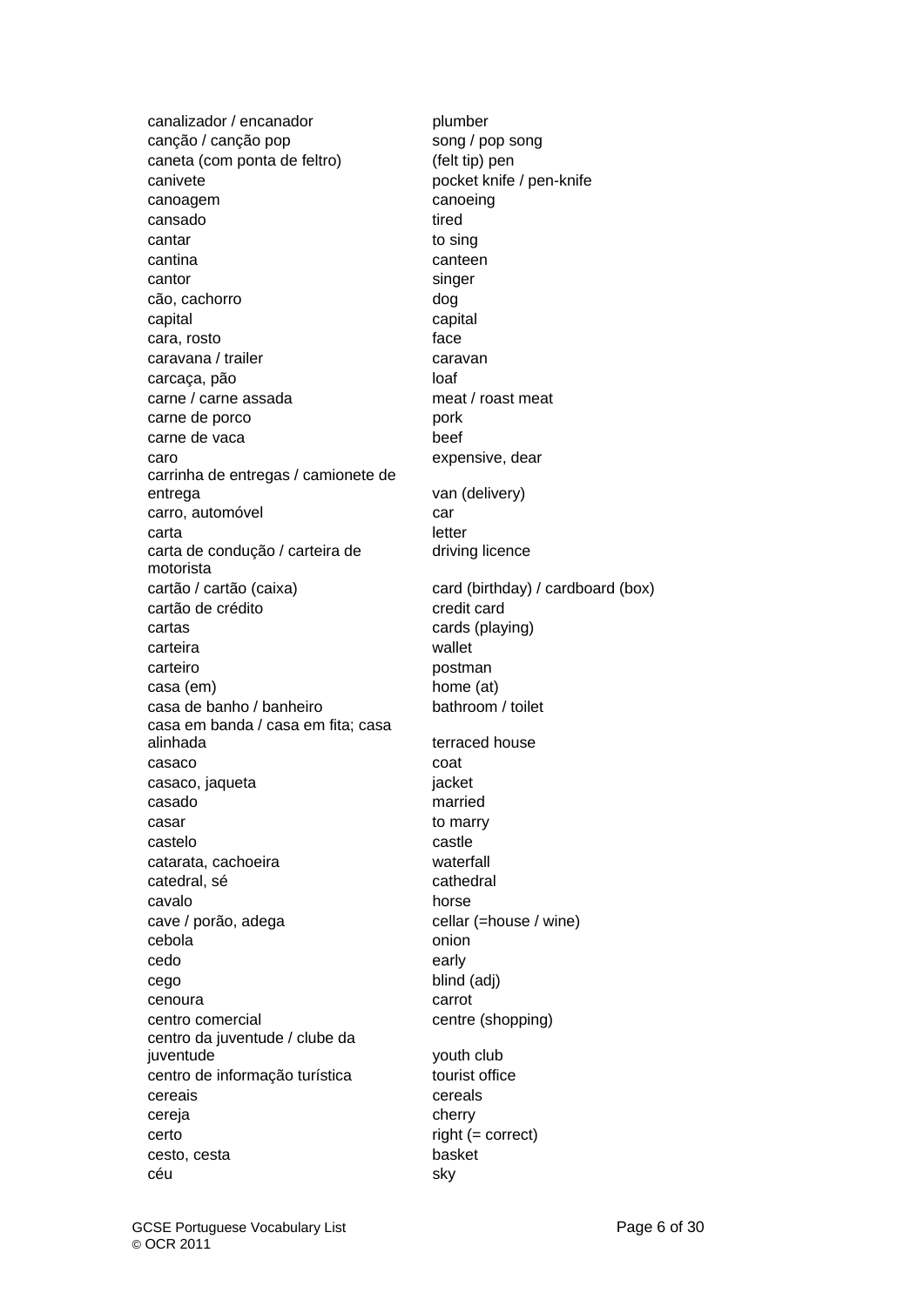chá tea chama flame chamar-se to be called champô / xampu shampoo chão floor; ground chapéu hat chato, aborrecido boring chave key chávena / xícara cup chefe de cozinha / cozinheiro-chefe chef chegada arrival chegar to arrive chegar to be enough cheio full cheque de viagem traveller's cheque chocolate / bebida de chocolate/ chouriço chorizo chover to rain chuva rain and the chuva rain chuveiro shower (=in bathroom) chuvoso rainy rainy ciclismo / ciclista cycling / cyclist cidade city cidade (centro) town (centre) ciência(s) science cinema cinema cinto belt cinzento, cinza qrey circuito da cidade town tour clarinete clarinet claro clear clear clear clear cliente customer clima climate climate clube club club cobertor blanket cobra snake snake snake cobrir to cover código postal **post code** coelho rabbit cogumelo mushroom coisa thing colar necklace necklace colega de turma colega de turma colégio interno boarding school colher spoon spoon colina hill hill because the base of the base of the base of the base of the base of the base of the base of the base of the base of the base of the base of the base of the base of the base of the base of the base of the b com with com certeza com certain(ly), sure, definite(ly) com licença! excuse me! começar to begin/start comédia comedy comer to eat cómico / cômico **funny** comida food (=eating)

chocolate / chocolate drink/ chocolates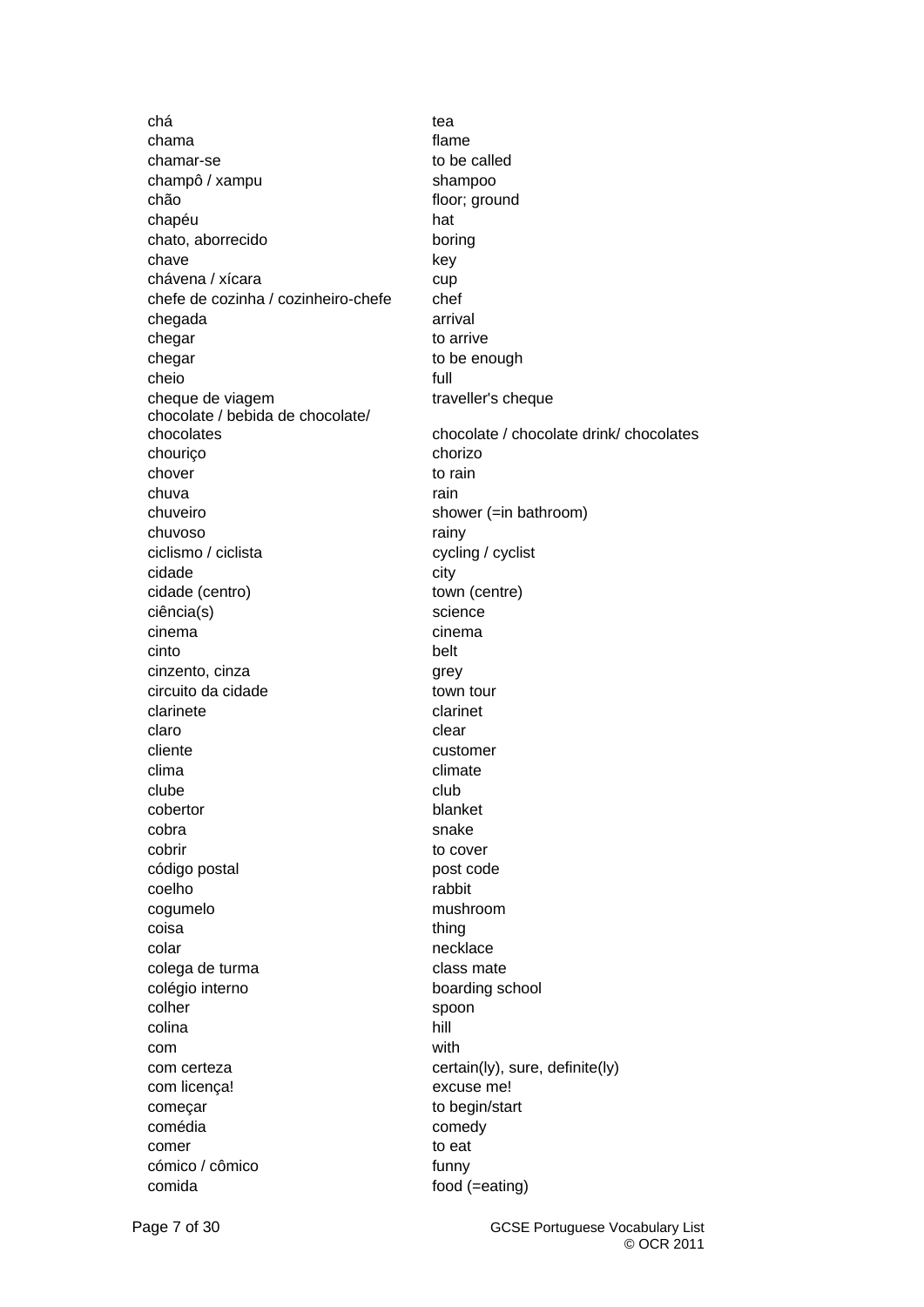comida para fora / comida para levar take away meal como as (+ a +noun) cómodo / cômoda chest of drawers cómodo / cômodo comfortable, cosy complicado complicated comportamento behaviour comportar-se to behave compota / geleia jam comprar to buy compras shopping comprido, longo longo long computador computer concerto concert concordado agreed concurso quiz show congelador; arca / freezer; frízer freezer congelar to freeze conhecer to know (people) consertar to repair conserto, reparação / reparo repair constipação / resfriado cold (e.g.I have a cold) construtor, empreiteiro, pedreiro builder conta bill (e.g. restaurant) contente qlad continuar to continue (e.g. studies) contra against conversar to chat convidado, hóspede quest convite invitation copo glass (tumbler) cor colour coração heart coro choir choir choir choir choir choir choir choir choir choir choir choir choir choir choir choir choir cho corpo body corporação de bombeiros / corpo de bombeiros fire brigade corredor corridor correios **post office** correr to run to run to run to run to run to run to run to run to run to run to run to run to run to run to run correspondente / amigo por correspondência pen friend corrida **race** cortar to cut cortina curtain costa coast costas back (part of body) costeleta costeleta chop, cutlet couro **leather** couve cabbage couve-de-bruxelas brussel sprouts couve-flor cauliflower cozer no forno to bake cozinha kitchen cozinhar, cozer to cook cozinheiro cook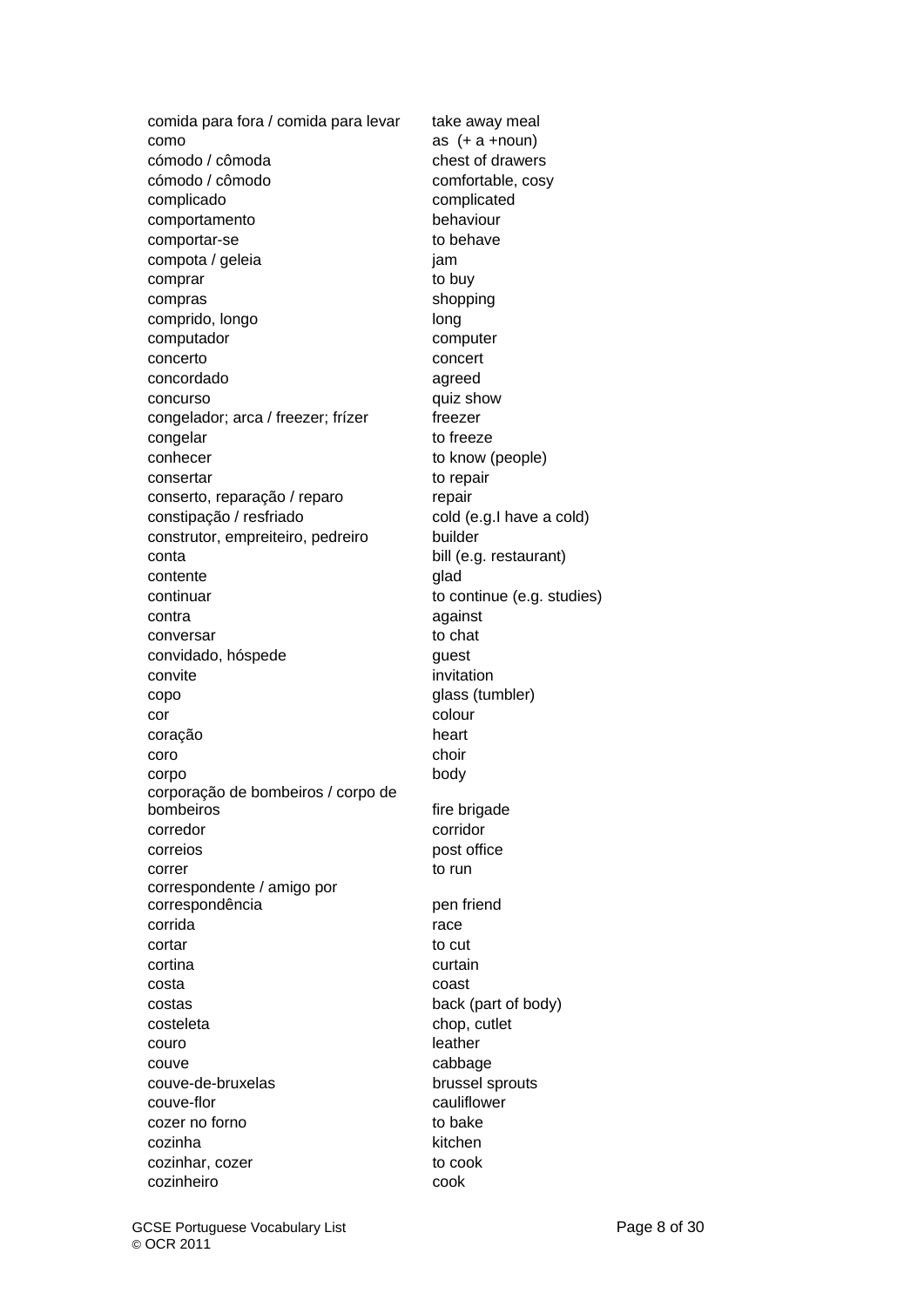creme / loção, solar / protector solar sun cream/ lotion crescer to grow (= get bigger) criança child cruzamento crossroads cumprimentar, saudar to greet curso course curto short (e.g.hair) curva bend

# **D**

damasco apricot danca dance dance dancar dance to dance dar to give dar de comer to feed (=pets) dar um passeio to go for a walk dar uma caminhada, caminhar, to hike dar-se bem com to get on with data date de from (e.g. letter) / of de boa vontade, com prazer **gladly** de bom / mau humor in a good / bad mood de maneira nenhuma at all (not) de outro modo otherwise de repente suddenly de vez em quando now and again de, desde from (e.g. time) dedo finger degrau stair stair stair deitar-se to lie down deitar-se (estar deitado) to lie (be lying down) deixar to let, leave (s.th) deixar de / parar de fazer algo to stop (doing something) deixar, abandonar to leave (place) delicioso delicious demasiado, muito too e.g. (too old) dente (dor de) tooth (ache) dentista dentist dentro inside depois afterwards depois de amanhã day after tomorrow depois, após after (prep/conj) desarrumado untidv descansar to have a rest descartar, deitar for a / jogar fora to throw (away) descobrir to discover descrever to describe desde since (prep/conj) desejar to wish desejo wish desempregado unemployed desenhar to draw desenho animado cartoon (cinema) despertador alarm clock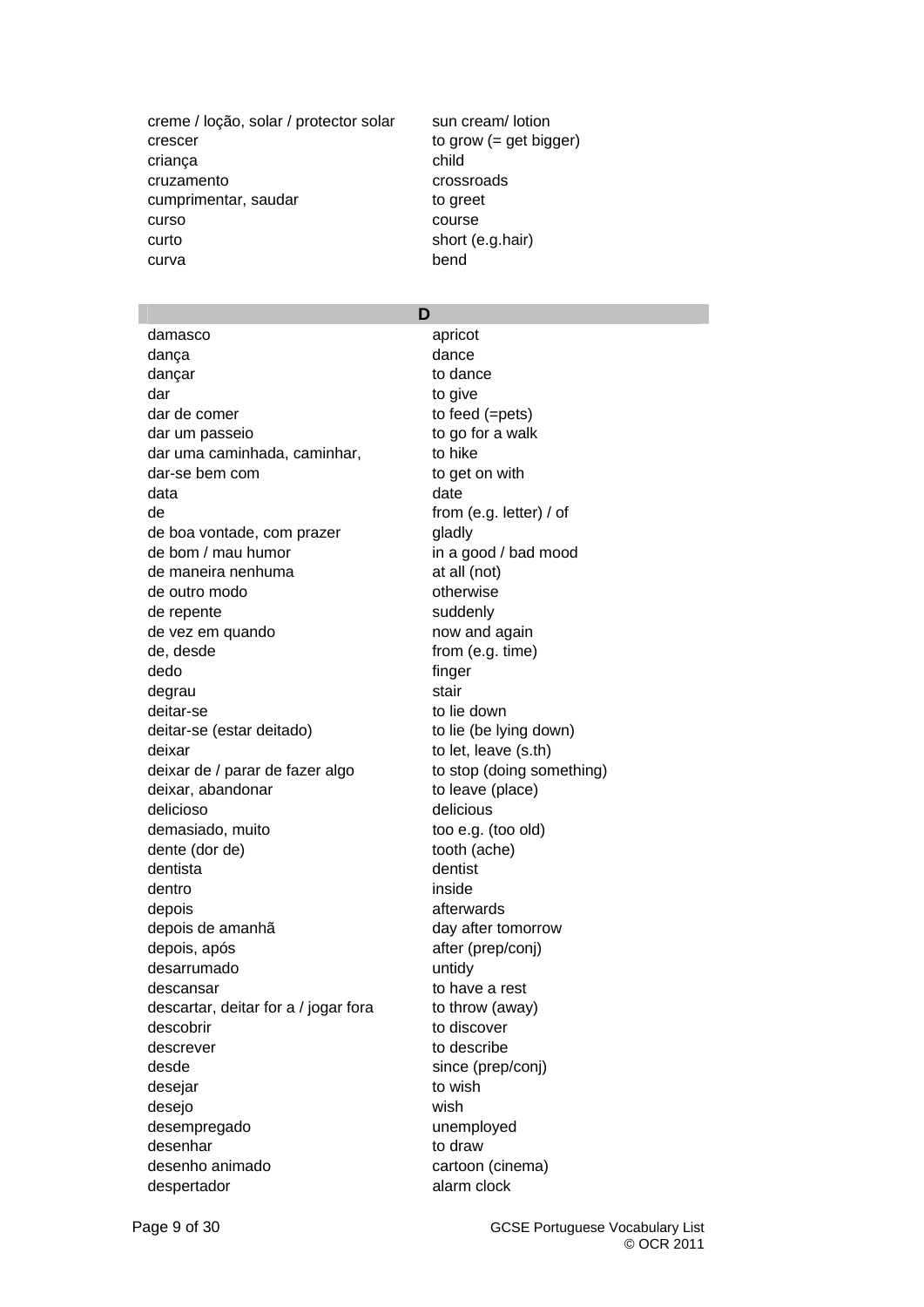desporto / esporte sport desportos aquáticos / esportes aquáticos watersports destino destination detergente em pó / sabão em pó wash powder detestar, odiar to hate dever dever ought to, "should" deveres de casa homework dia day diário, diariamente daily dias úteis (nos) weekdays (on) dicionário dictionary diferente different difícil hard (=difficult) dinheiro money direção direction director / directora de escola / diretor / diretora de escola head teacher direita (à) control direita (à) control direita (à) quatre direita (on the) direita (on the model of the model of the model of the model of the model of the model of the model of the model of the model of the model of the disciplina, matéria (favorita) subject (favourite) divertido entertaining divertimento, diversão fun doce sweet (adj) doces, rebuçados / balas sweets documentário documentary doente ill doente **patient** (e.g.in hospital) doentio unhealthy doer (dói-me o braço) to hurt (e.g. my arm hurts) dono, proprietário **como extraordinary como extraordinary como extraordinary como extraordinary como extraordinary como extraordinary como extraordinary como extraordinary como extraordinary como extraordinary como extraor** dor **pain** dor de cabeça headache dor de garganta sore throat dormir to sleep dose helping, portion drama drama durante during (prep)

durante durante for + days/months/weeks

# **E**

| e                                | and                          |
|----------------------------------|------------------------------|
| edredão / edredom                | duvet                        |
| educação física                  | P.E                          |
| educação religiosa               | R.E                          |
| electricista / eletricista       | electrician                  |
| eléctrico / bonde                | tram                         |
| elefante                         | elephant                     |
| elegante                         | elegant / smart (e.g. dress) |
| elevador, ascensor               | lift                         |
| em                               | at $(=$ place)               |
| em                               | in                           |
| em breve, brevemente (até breve) | soon (see yousoon!)          |
| em casa de (com)                 | at the house of (with)       |
| em forma                         | fit (health)                 |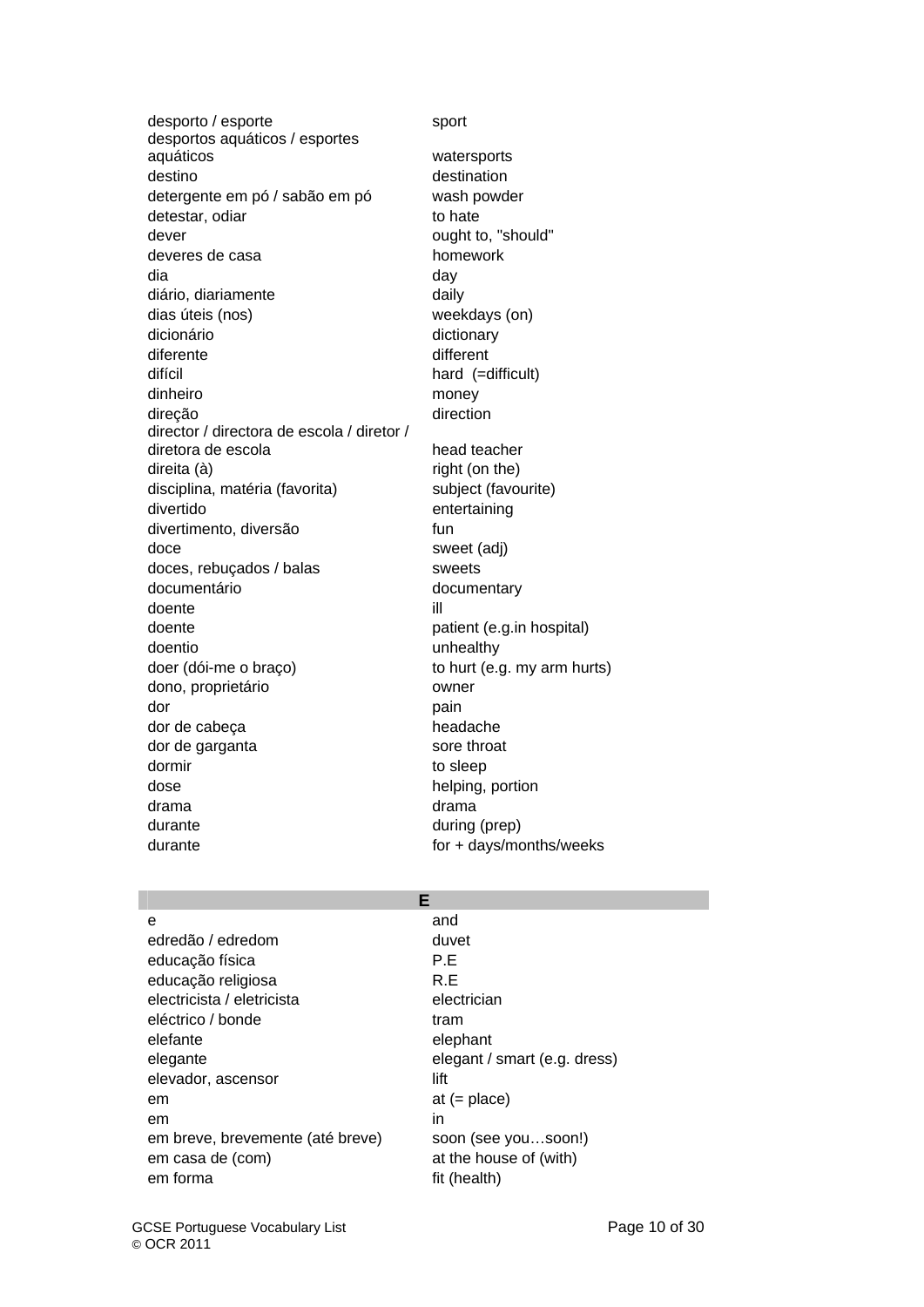em frente opposite (prep) em frente de in front of/ outside em qualquer lugar, em algum lugar somewhere em toda a parte, por todo o lado everywhere em, em cima de on (=position) ementa, lista, menu / cardápio menu (=card) ementa / cardápio, prato (do dia) dish (of the day) emplastro; penso / esparadrapo plaster (=elastoplast) empregada doméstica maid empregado / empregada de mesa / garçom / garçonete waiter / waiter / waitress emprego (a tempo parcial/a tempo inteiro)/(de meio período/de tempo integral) integral integral integral integral integral integral integral integral integral integral integral integral integral integral integral integral integral integral integral integral integral integral integral integ emprestar to lend empurrar to push encaracolado curly (=hair) encher to fill up (=petrol) encontrar-se com to meet (by intention) encontro, partida match (=sport) encontro, reunião meeting endereco, morada address enfermeiro/enfermeira nurse(male/female) engenheiro engineer enjoo / enjoo do mar sea sickness enquanto as (conj) ensinar to teach ensolarado sunny então then (adv) então, naquela altura then (= at that time) entrada entrance (=place) entrada starter/ first course entrada, hall hall (=entrance to house) entrar to get on (bus, etc) entre between entrevista interview envelope envelope enviar um sms, enviar um texto to text equipa / time team equitação horse riding errado wrong erro mistake ervilhas **peas** escadas stairs stairs escalope escalope escalope escalope escalope escalope escalope escalope escalope escalope escalope escalope escalope escalope escalope escalope escalope escalope escalope escalope escalope escalope escalope escalope escalo escola school school escola particular escola private school escola primária **primary school** escola secundária, liceu / ginásio secondary school escola técnica technical college escolha choice choice escolher to choose to choose escova de cabelo hairbrush escova de dentes toothbrush escovar to brush e.g.(hair)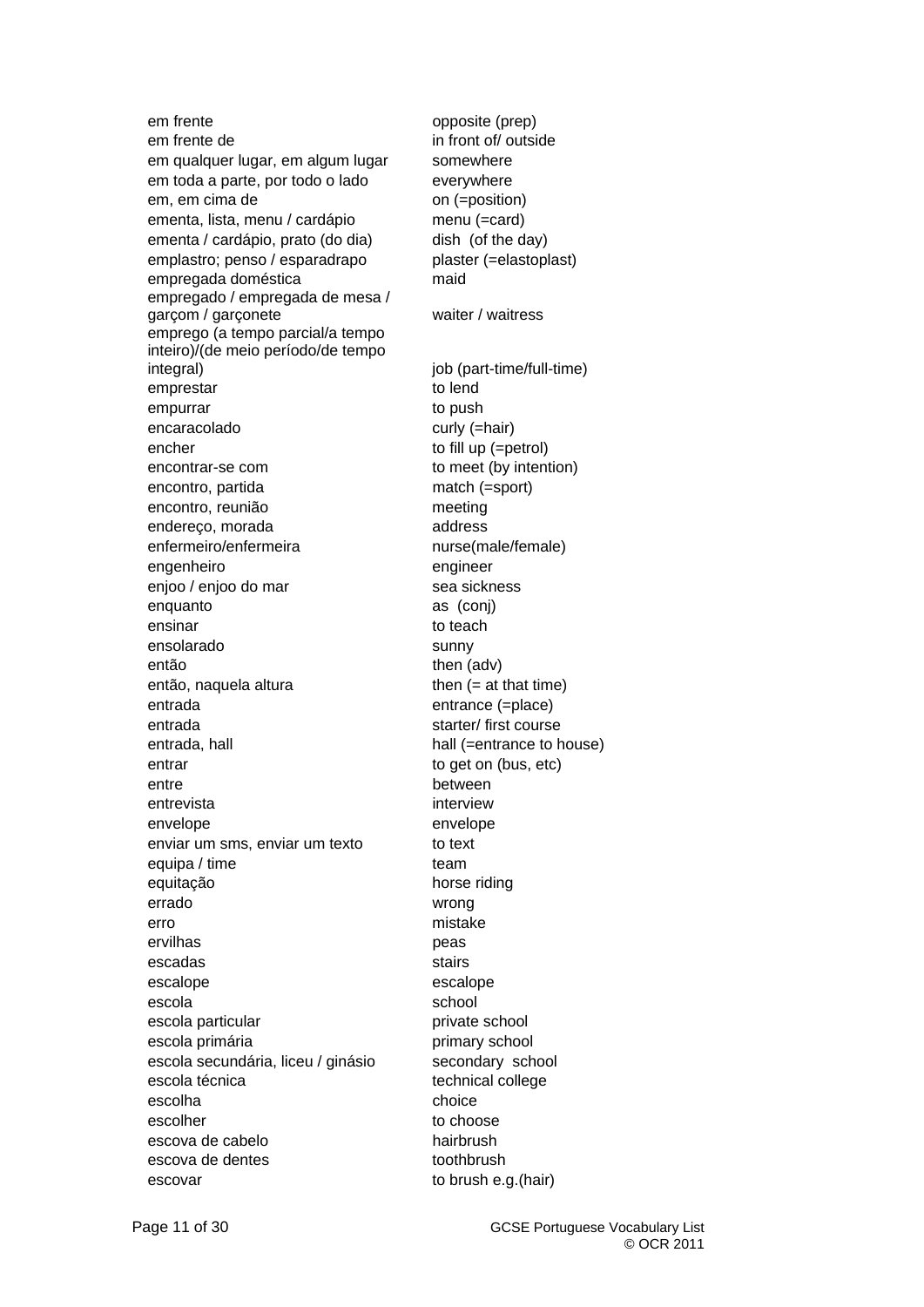escrever to write escritório study (in house) escritório, gabinete **office** office escuro dark esferográfica, bic biro esgotar to sell (out) espaço room ( = enough room) espelho mirror esperar por to wait for espinafre spinach esplêndido splendid esquadra / delegacia police station esquerda left (on the left side) esquecer to forget esqui (instrutor de) ski (instructor) esquiar to ski esquina corner (street) esquisito funny (=strange) esse, aquele that (adj) estação station (=train, tube) estação season estádio stadium estágio apprenticeship estância balnear, praia / local de veraneio seaside resort estante book case estar interessado em to be interested in estar na frente / dirigir to lead estar noivo to get/be engaged (ie. a fiancé) estar, ser to be to be to be to be to be to be to be to be to be to be to be to be to be to be to be to be to be to be to be to be to be to be to be to be to be to be to be to be to be to be to be to be to be to be to be t este (adj) and this (adj) este, leste east estojo para lápis / estojo de canetas pencil case estômago (dor de) stomach (ache) estou! está lá?; sim! / alô! speaking! (=on telephone) estrada principal / rodovia principal A-road estrangeiro **foreigner** foreigner estranho strange estreito narrow estrela star estudante student estudante que vai fazer o exame Alevel a level (student/exams) estudar to study to study estúpido stupid esvaziar entrance to empty euro euro europeu Europe(an) evitar to avoid exatamente exactly exame examination exames gcse gcse gcse exams examinar to test (exams) excelente, ótimo excellent excepto except for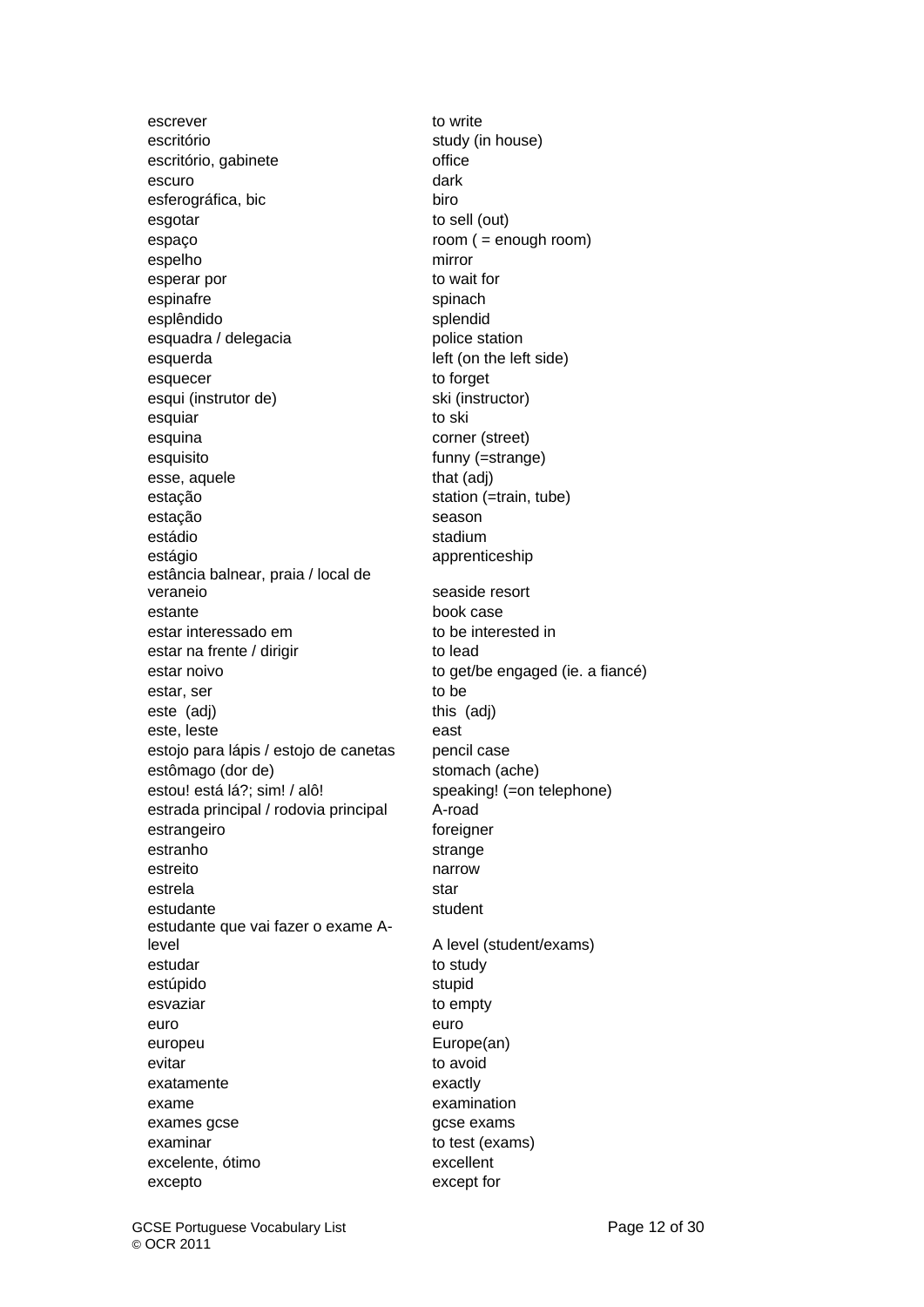excursão excursion, trip, outing exemplo example exercício exercise exército army Exmo. Sr. ou Exma. Sr.ª: Prezado Sr. ou Prezada Sr.ª, Caro/a, Querido/a Dear (=letters) experiência / experimento experiment

fábrica factory faca knife knife fácil easy faculdade, universidade college/ university falar to speak faltar to be missing família family fantástico fantastic farmácia chemist('s shop) farol **headlight** fatia, rodela slice fato de banho / traje de banho swimming costume fato de treino / abrigo esportivo tracksuit fato, conjunto suit (women's) fato / terno suit (men's) favorável favourable favorito, predileto favourite fax fax/ fax machine fazer to do, to make fazer coleção to collect (e.g. stamps) fazer compras to shop fazer desporto / fazer esporte to do sport fazer fila to queue fazer jogging to jogging to jogging to jogging to jogging to jogging to jogging to jogging to jogging to jogging to jogging to jogging to jogging to jogging to jogging to jogging to jogging to jogging to jogging to jogging fazer surf / surfar to surf fazer transbordo to change (e.g.trains) fazer turismo to go sight-seeing fazer um intervalo, fazer uma pausa to have a break fazer windsurf to windsurf fazer / desfazer as malas to (un)pack febre fever / a temperature fechado, encerrado closed fechar (à chave) to close (lock) feijão verde beans (=green) feio ugly fémea / fêmea, sexo feminino female feriado bank holiday férias holiday ferramenta tools ferro iron (=metal) ferry / balsa car ferry festa **party** festival festival fiambre, presunto ham ficar stay (e.g. at hotel/ resort)

**F**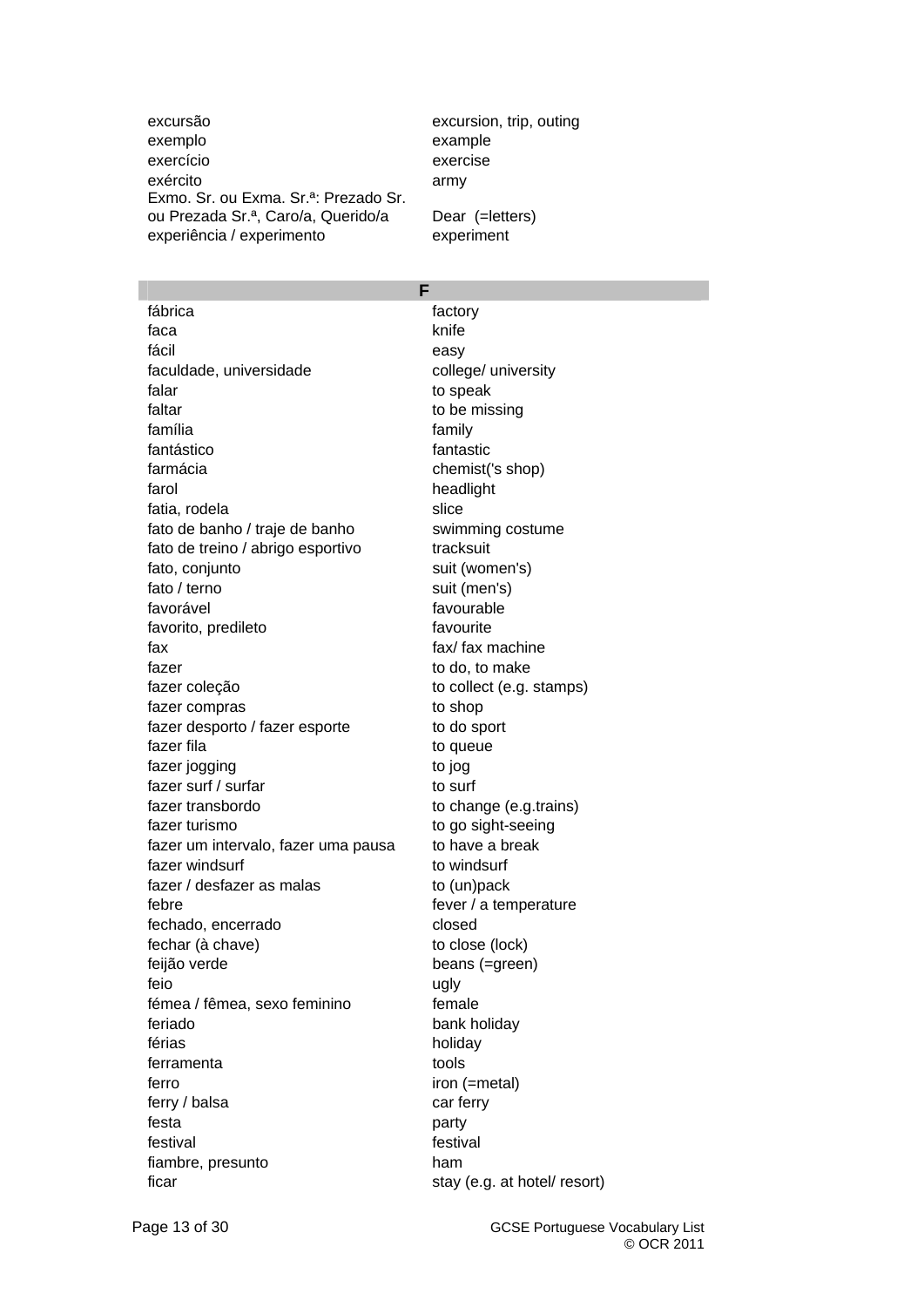ficar (de pé), estar (de pé) to stand ficar a conhecer to get to know ficar a noite to stay the night ficar, permanecer to stay, remain fígado liver fila (de lugares, etc) row (e.g. of seats, etc) filha daughter filho único/filha única **only child** filme (terror/romântico/ficção científica) film (horror/love/science-fiction) filme policial detective film fim end fim finish (noun) fim de semana / final de semana (no) weekend (at the) final final (e.g. sport) finalmente finally firma, companhia firm, company física physics flauta flute flute flor flower fogão a gás gas cooker fogão elétrico electric cooker fogo de artifício fireworks fogueira **camp** fire folha de papel piece (=of paper) folheto leaflet fome hunger fora **outside** forno oven forte strong strong foto(grafia) photo(graph) fotografia photography fotógrafo photographer('s) fraco weak framboesa **raspberry** frango, galinha chicken (=animal/food) frasco de compota / pote de geleia jar, pot (e.g. jam) fresco fresh fresco, frio cool =temperature) frigideira **francesa** frying pan frigorífico / geladeira fridge frio cold (adj.) fronteira border (between countries) fruta fruit funcionar to work (function) funcionário público civil servant furo **puncture** futebol **futebol** football

| G                         |          |
|---------------------------|----------|
| gabardine / capa de chuva | raincoat |
| ganhar                    | to earn  |
| ganhar                    | to win   |
| ganso                     | goose    |
| garrafa                   | bottle   |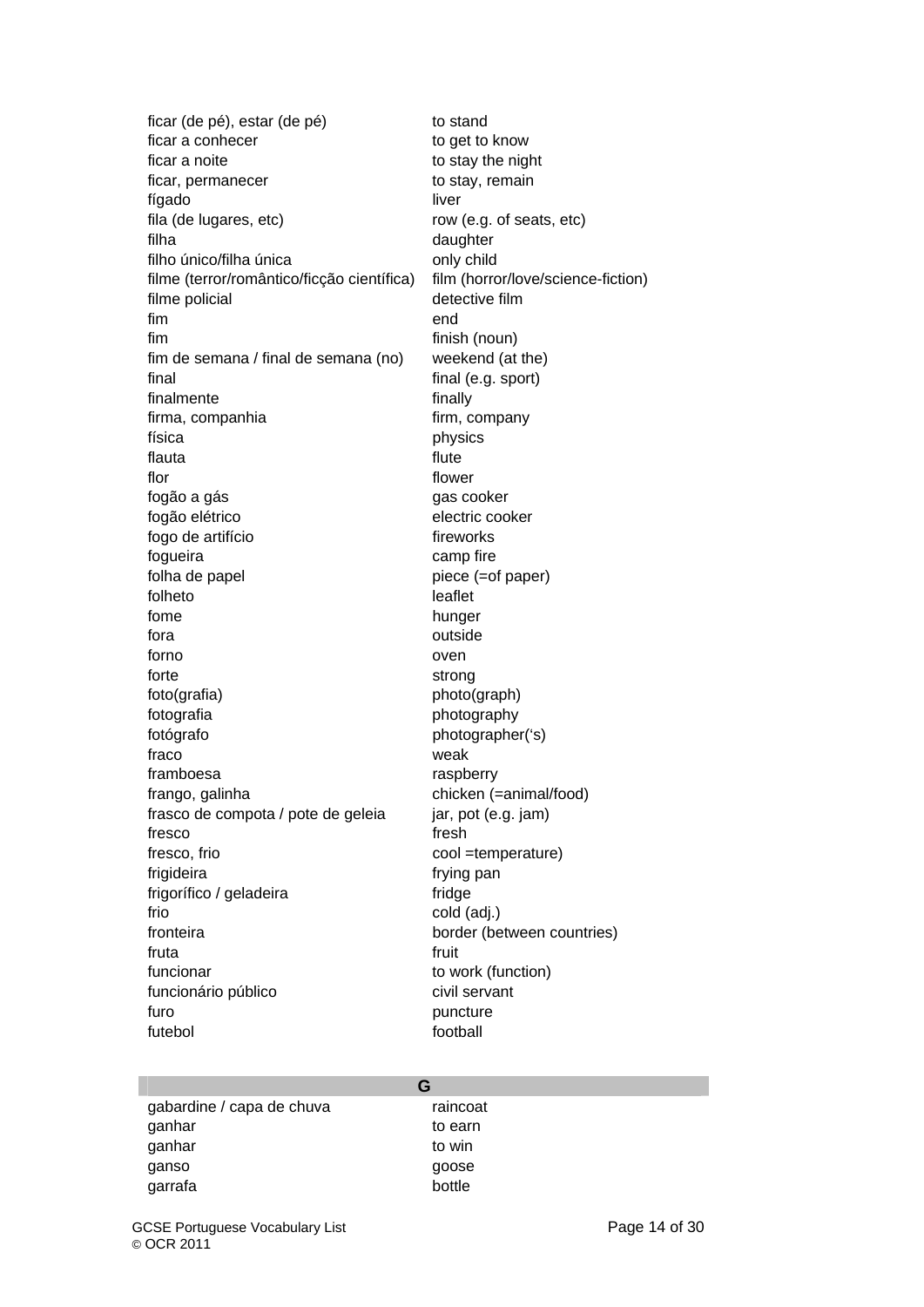gasolina **petrol** gastar distribution of the spend (=money) gato cat care and category of the category of the category of the category of the category of the category of the category of the category of the category of the category of the category of the category of the category of geada **from the set of the set of the set of the set of the set of the set of the set of the set of the set of the set of the set of the set of the set of the set of the set of the set of the set of the set of the set of t** gelado / sorvete ice cream gelo ice gémeos / gêmeos twins geografia geography gerente manager ginásio / academia gymnasium golo / gol **goal** gordo fat gorjeta tip (money) gostar de to like (to) grande armazém / loja de departamentos department store grátis, gratuito free (=no charge) grau degree (=temperature) gravata tie grave serious grelhar, assar no churrasco / assar na churrasqueira to grill, barbecue gripe flu gritar call (=shout) gritar extension of the shout, scream of the shout, scream of the shout, scream of the shout, scream groselha negra / groselha-preta blackcurrant grupo group =(band) guarda, porteiro//zelador caretaker guarda-chuva umbrella guarda-roupa wardrobe guisado, ensopado stew guitarra, viola / violão quitar

# **H**

há there is/are habitante inhabitant helicóptero helicopter história history história policial / de detetives / detetives / de suspense histórico historical hoje today homem man man homem / mulher de negócios businessman/woman honesto honest hora hour (lesson–o'clock) horário timetable (bus/train/school) horário timetable (school) hospedeira / aeromoça air hostess hospital hospital hotel hotel húmido / úmido humid

(TV/filme/romance) police/crime story/thriller(TV/film/book)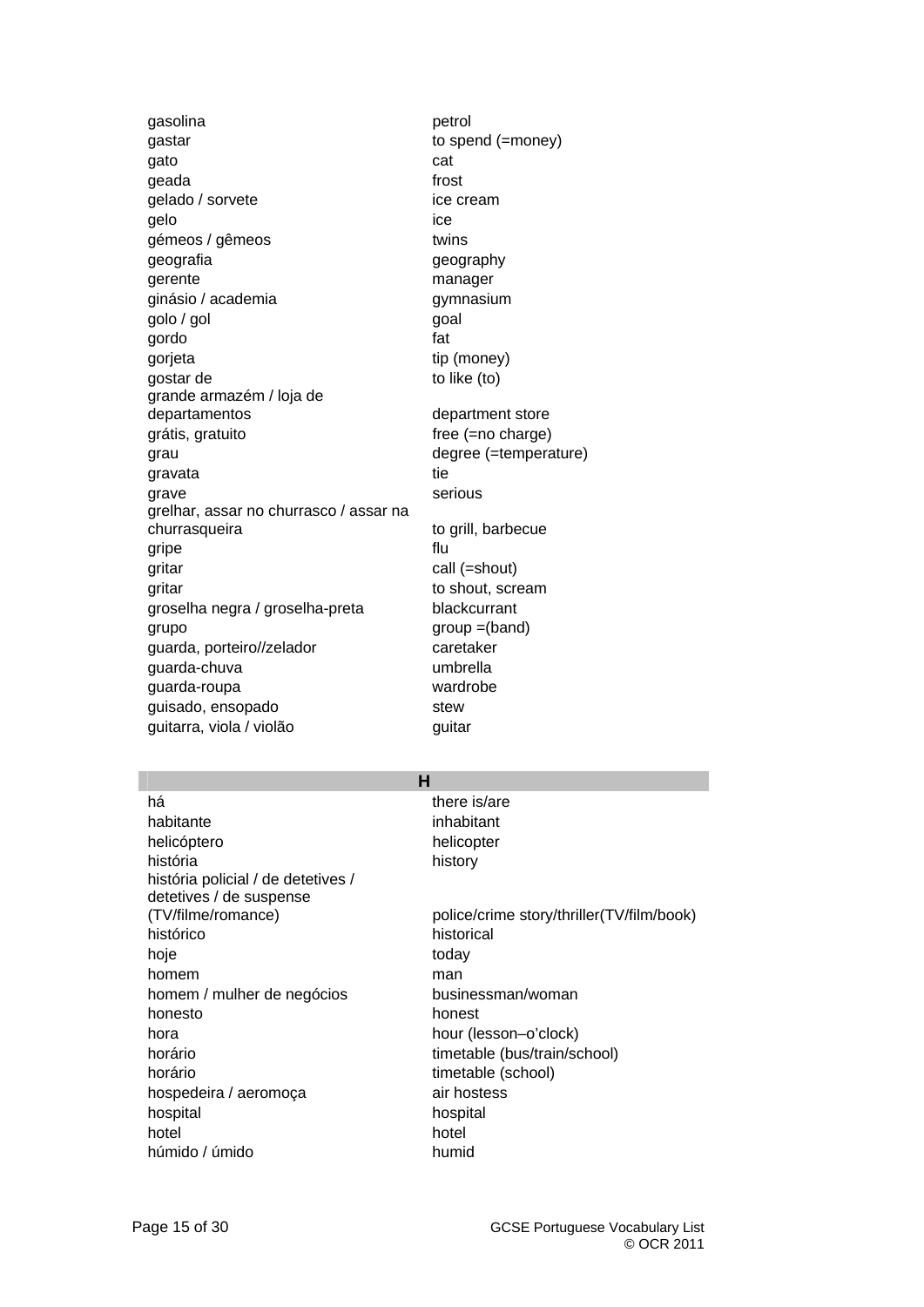i.e. i.e. idade age ideia idea igreja church ilha island imediatamente immediately impossível impossible impresso, formulário form (to fill in) incluído included infância childhood infantário, creche nursery school infelizmente unfortunately informação information inseto insect instrumento instrument inteligente intelligent intercâmbio escolar school exchange interessante interesting internet internet intervalo (almoço) break (lunch) inútil useless iogurte yoghurt ipod ipod ir to go = travel ir to go = walk ir às compras to go shopping ir buscar to meet = pickup, fetch Ir dormir to go to sleep ir para a cama to go to bed ir patinar to go (ice/roller) skating irmã sister irmão (mais velho/mais novo) brother (elder/younger) irmãos brothers & sisters ir-se embora to go away Itália (italiano) **Italy (Italian)** 

**I**  inglês English (=language/person)

## **J**

já **already** já não no longer janela window jardim garden joelho knee jogador **player** jogo game jogo de computador computer game iornal newspaper jornalista journalist jovem, novo young justo fair (= just)

jantar dinner, evening meal jogar to play (e.g. games) jovem, adolescente voung person, teenager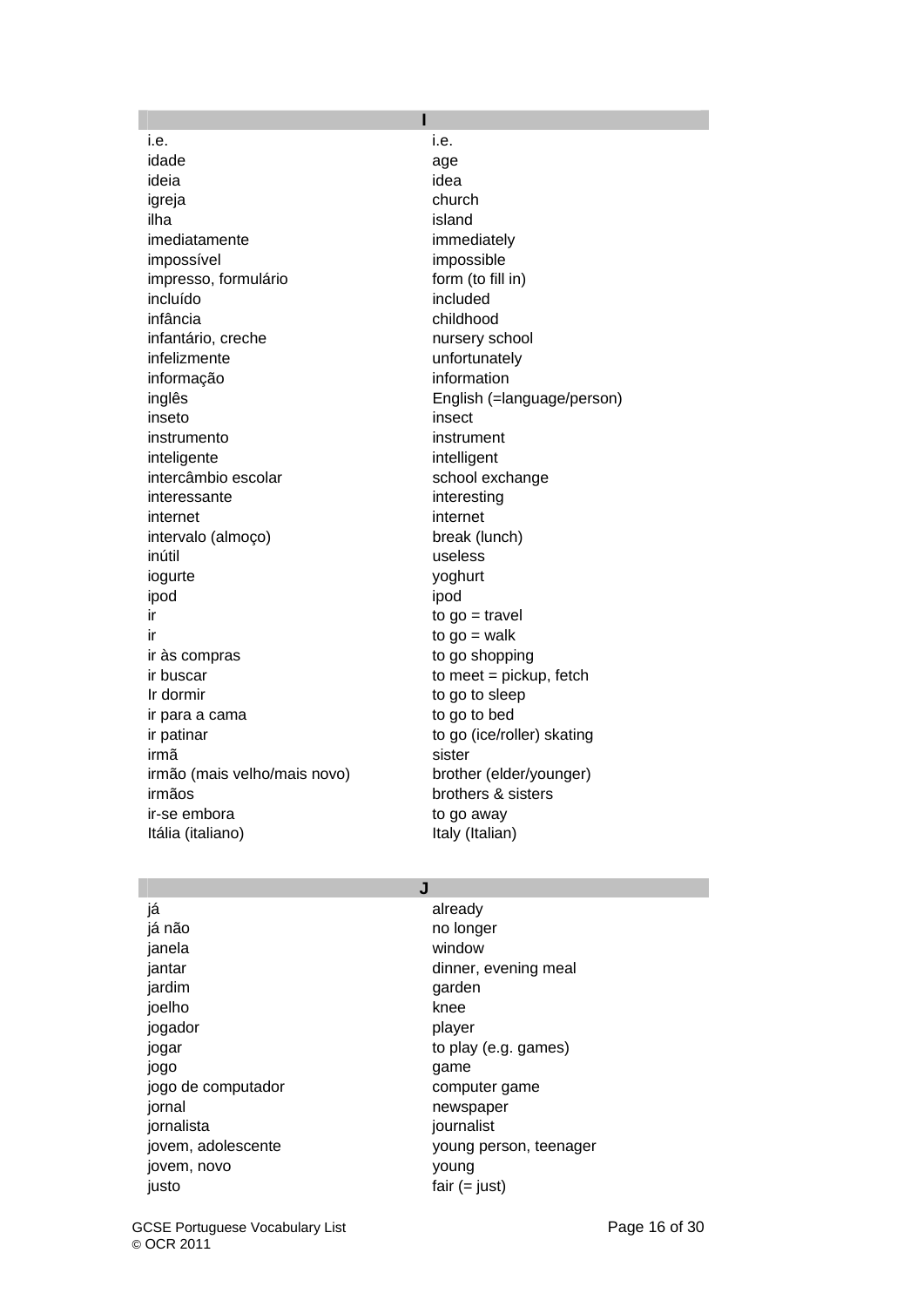lã wool lábio de la contrata de la contrata de la contrata de la contrata de la contrata de la contrata de l laboratório laboratory lado side (e.g. on this side) lago lake lake lake lake lâmpada lamp lamp lâmpada light bulb lanchar to have afternoon tea / coffee lanterna torch lápis pencil laranja orange (=fruit) largo wide lata, abre-latas / abridor de lata can, tin (opener) lava-loiças; pia sink (kitchen) lavandaria / área de serviço utility room/ laundry room lavar a loiça / lavar a louça to wash up lavar(-se) to wash (o.s.) lavar, limpar to clean (teeth) lavatório washbasin leão de la contrada de libro de libro de libro de libro de libro de libro de libro de libro de libro de libro legumes, hortaliça, vegetais vegetables leite milk leitor de CD/DVD / tocador de CD/DVD CD/DVD player leitor mp3 / tocador mp3 mp3 player lembrar to remember, remind lenço handkerchief lençol sheet (=bed) lento, devagar slow ler to read letra letter (=of alphabet) levantar-se to stand up, get up levar to take (with you) libra pound (=sterling/weight) líder leader (e.g. of travel group) liga league ligação (comboios / trens) connection (trains) ligar to start (cars) limão e contra contra e contra lemon limonada lemonade limpar to clean limpo clean lindo beautiful língua tongue; language língua (estrangeira) language (foreign) linha line; route (e.g.bus) liso straight (e.g.hair) lista di controlle della controlle della controlle della controlle della controlle della controlle della contro lista telefónica / lista telefônica telephone directory livraria bookshop livre free (=seat) livro book livro de bolso / brochura paperback livro de cheques / talão de cheques cheque book

**L**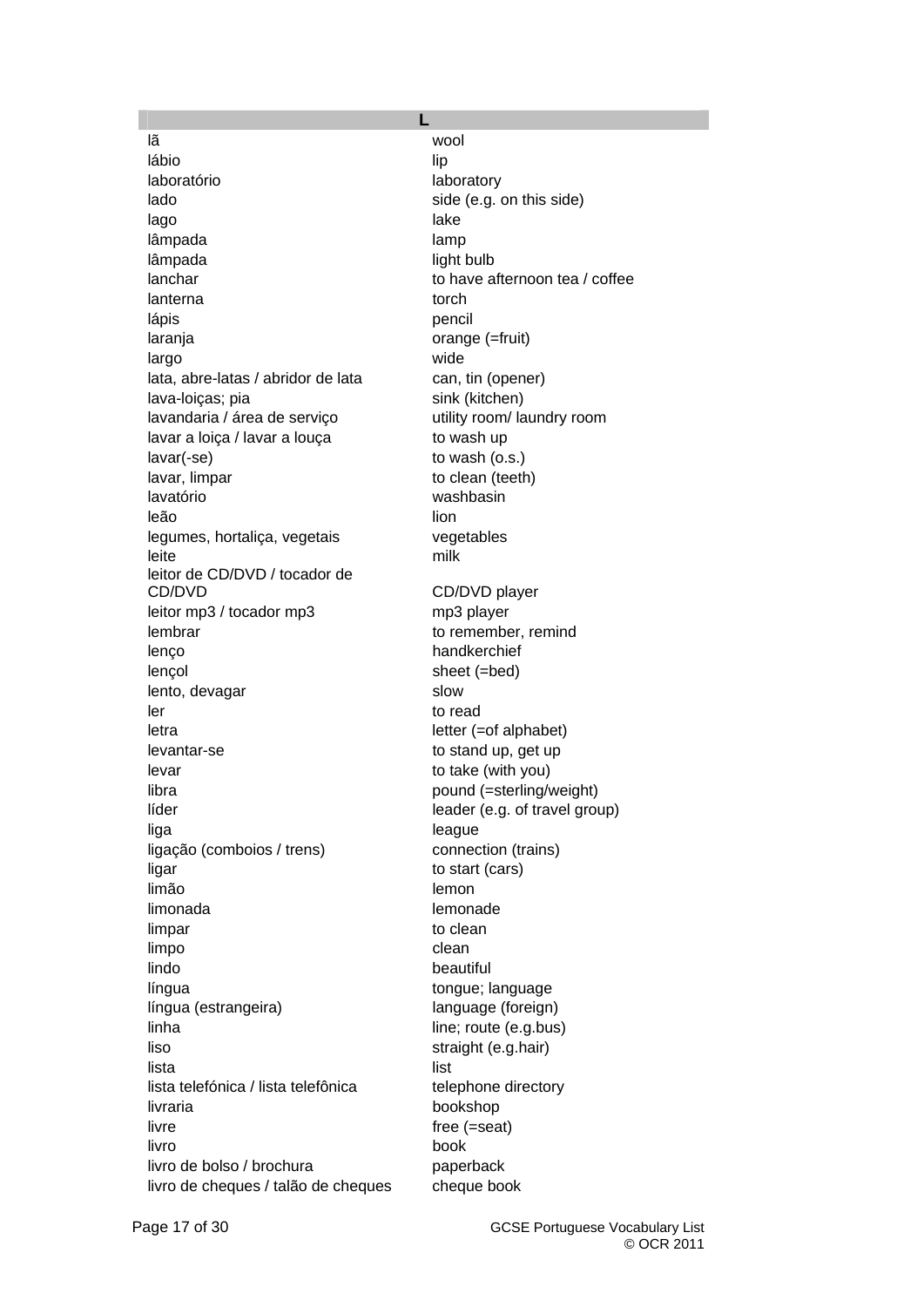lixo litter, rubbish logo que, assim que as soon as loja shop loja de roupa clothes shop lojista shopkeeper longe de, distante far (away) from, distant louro, loiro blonde, fair lugar place place lugar de encontro, ponto de encontro meeting place luminoso, ensolarado bright (= weather) luva qlove luxo luxury luz light

### **M**

maçã apple macaco monkey maçaneta handle (door) macho, do sexo masculino male macio smooth mãe mother magro, esbelto slim mais more more mais uma vez once (more) mala suitcase mala de mão, carteira / bolsa handbag mamãe mum mandar vir, encomendar to order (e.g. in restaurant) mandar, enviar to send manga sleeve manteiga butter mão hand mapa mapa mapangan na mapangangan na mapangan na mapangan na mapangan na mapangan na mapangan na mapangan na ma máquina de lavar loiça / máquina de lavar louça dishwasher máquina de lavar roupa washing machine maquinista train driver mar sea maravilhoso wonderful maravilhoso! fixe! / legal! great! cool! marca make (of car) marca registada / marca registrada trade mark, brand margem do rio riverbank marido husband marmelada quince marmalade mas but mas, porém, contudo but, however massa, talharim pasta, noodles matemática maths material material material mau bad (= a bad experience) mau bad (= poor quality) mau poor (e.g. work) mecânico mechanic

GCSE Portuguese Vocabulary List **Page 18 of 30** Page 18 of 30 © OCR 2011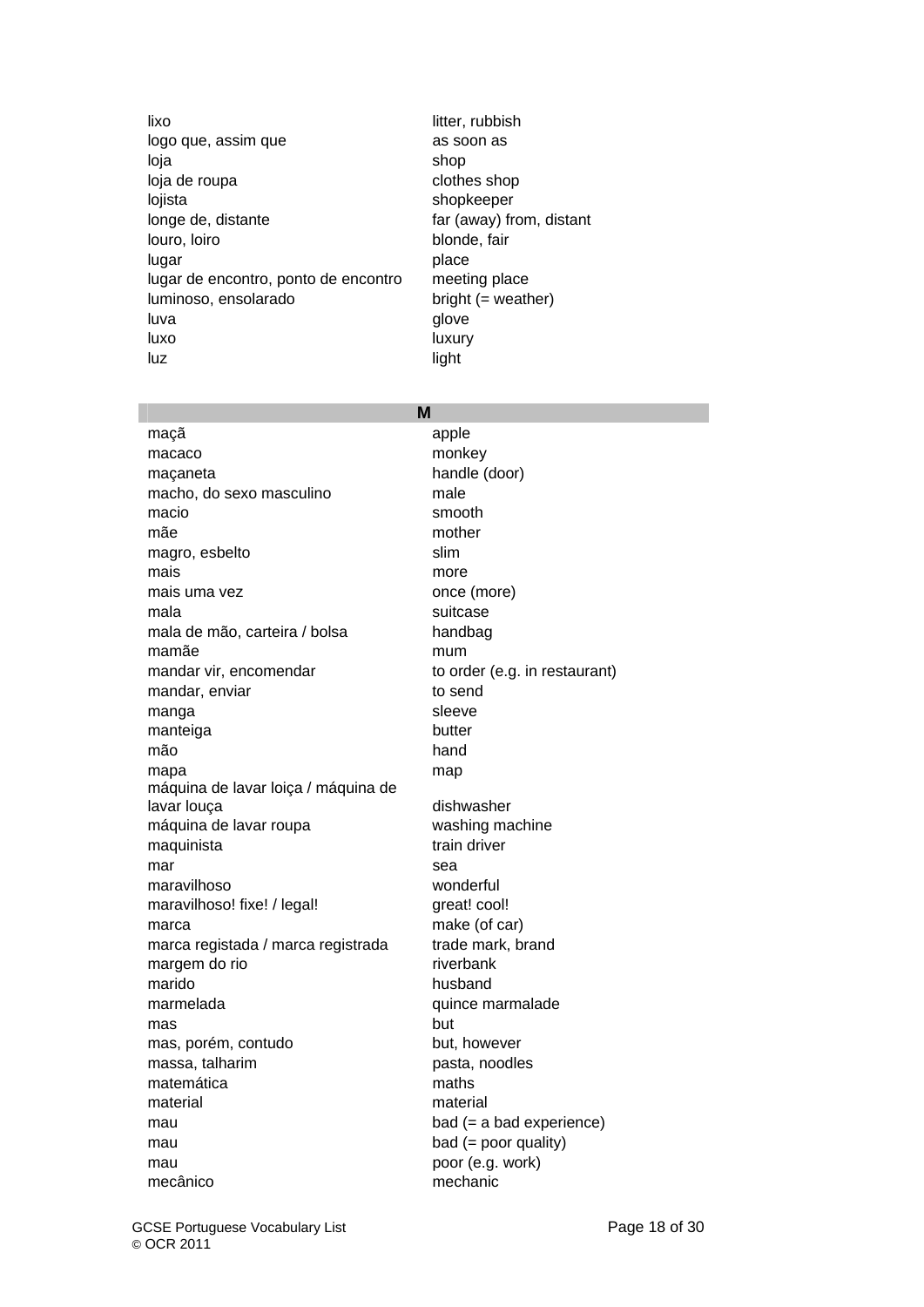médico doctor (=medical) médio medium (=height/length) meia-noite midnight meio half (adj) meio (no meio de) middle (in the middle of) meio, metade a half meio-dia midday mel honey melhor better membro, sócio member menina, garota, moça qirl menos less mercado, praça market (place) Mercearia / quitanda grocer's shop mês month mesa table mesmo even (adv.) metal metal meter to put (inside sth) metropolitano, metro / metrô underground/tube/métro microondas microwave misturado, misto mixed mobilado / mobiliado furnished mobília, móvel furniture, piece of furniture mochila **rucksack** mochila escolar schoolbag moda (na) fashion(able) moderado moderate modo manner moeda coin molhado wet molho gravy, sauce momento moment montanha, serra mountain (s) montra / vitrina shop window morango strawberry morar to live (place) morto dead mosca fly mostarda mustard mostrar to show motociclista motorbike(rider) motor motor, engine motorista driver mudar to change muitas vezes, frequentemente **contrarely** often muito very muito prazer em conhecê-lo/-la pleased to meet you muito, muitos a lot, much, many mulher woman mulher, esposa wife mundo world muro wall (exterior)

medicamento medicine (=from chemist's)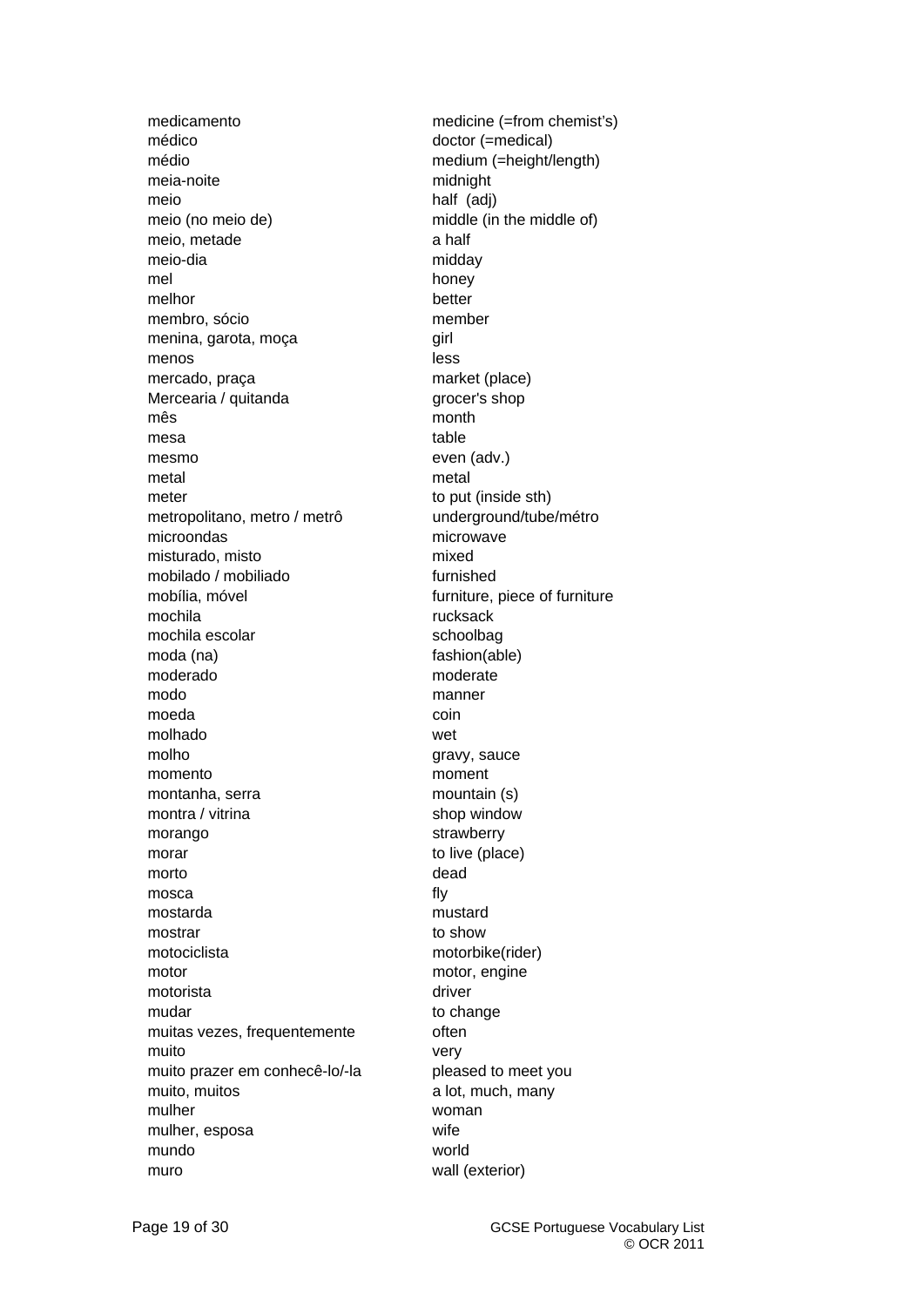museu museum museum música (pop/clássica/folclórica) music (pop/classical/folk) músico musician

| N                                 |                          |  |
|-----------------------------------|--------------------------|--|
| na frente                         | at the front             |  |
| nada                              | nothing                  |  |
| nadar                             | to swim                  |  |
| namorado / namorada               | boy/girlfriend (Fr/Sp)   |  |
| não                               | no                       |  |
| não antes de                      | not until                |  |
| não é?                            | isn't it?                |  |
| não tem importância / não importa | it doesn't matter        |  |
| não ter razão, estar errado       | to be wrong              |  |
| nariz                             | nose                     |  |
| nascido                           | born                     |  |
| nascimento                        | birth                    |  |
| nata, creme (creme batido)        | cream                    |  |
| natação                           | swimming                 |  |
| navegar, velejar                  | to sail                  |  |
| navio, barco                      | ship                     |  |
| necessário, preciso               | necessary                |  |
| negativo                          | minus (e.g. temperature) |  |
| nenhum                            | $no (= not any)$         |  |
| nervoso                           | nervous                  |  |
| neto / neta                       | grandson/daughter/child  |  |
| nevar                             | to snow                  |  |
| neve                              | snow                     |  |
| nevoeiro                          | fog                      |  |
| ninguém                           | no-one, nobody           |  |
| no estrangeiro / no exterior      | abroad                   |  |
| no fim de, no fundo de            | at the bottom            |  |
| no futuro                         | in future                |  |
| no princípio                      | at first                 |  |
| no topo de, no cimo               | at the top               |  |
| nome                              | $name (also = sumame)$   |  |
| nome                              | first name               |  |
| normalmente, geralmente           | usually                  |  |
| norte                             | north                    |  |
| nota                              | note (e.g.50 euros)      |  |
| notícias                          | news                     |  |
| novo                              | new                      |  |
| noz                               | nut                      |  |
| nublado, encoberto, carregado     | cloudy, overcast         |  |
| número                            | number                   |  |
| nunca                             | never                    |  |
| nuvem                             | cloud                    |  |

o que? o quê? what? obrigado thank you Oceano Atlântico **Atlantic Ocean** ocidental western

**O**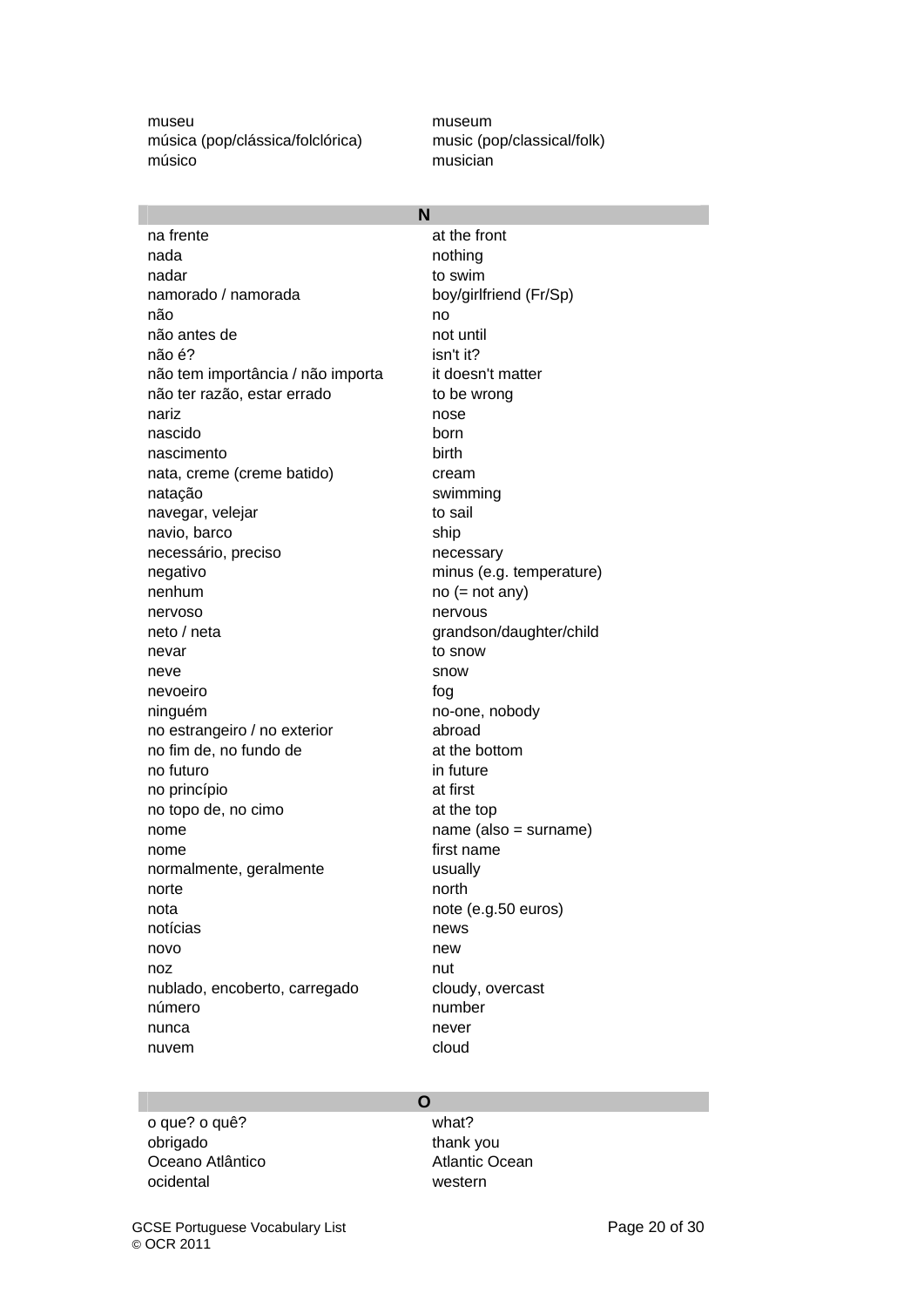ocupado occupied (e.g.seat) oeste west oferecer to offer oferta especial special special offer oficina de reparações / oficina de reparos repair workshop, garage oficina, workshop workshop ok o.k olá hello óleo oil olhar para to look at olho eye ombro shoulder onda wave onde? / aonde? / donde? where? (to?)/(from?) ontem vesterday ópera opera operação operation (=medical) operário, trabalhador worker ordenado, salário wages orelha, ouvido ear organizar to organise ou or a contract of the contract of the contract of the contract of the contract of the contract of the contract of the contract of the contract of the contract of the contract of the contract of the contract of the contra ou ...ou either… or outra vez, de novo antico estado again outro **outro** other **other** ouvir to hear ouvir, escutar to listen to listen to ovelha sheep ovo cozido boiled egg ovo estrelado, ovo frito fried egg

paciente **pacient** patient (adj) pacote **packet** padeiro (padaria) baker('s shop) pagar to pay (for) página **page** pai **father** pais **pais** parents palavra word pálido pale (colour) pão bread; loaf pão branco / integral white/brown bread pãozinho bread roll papá / papai dad papel de carta writing paper papel de parede wallpaper papel higiénico / papel higiênico toilet paper papelaria stationer's par pair pair and pair and pair and pair and pair  $\mathbf{p}$ para to (=in order to)

**P**  papéis, papelada paper(s) (=paper;documents)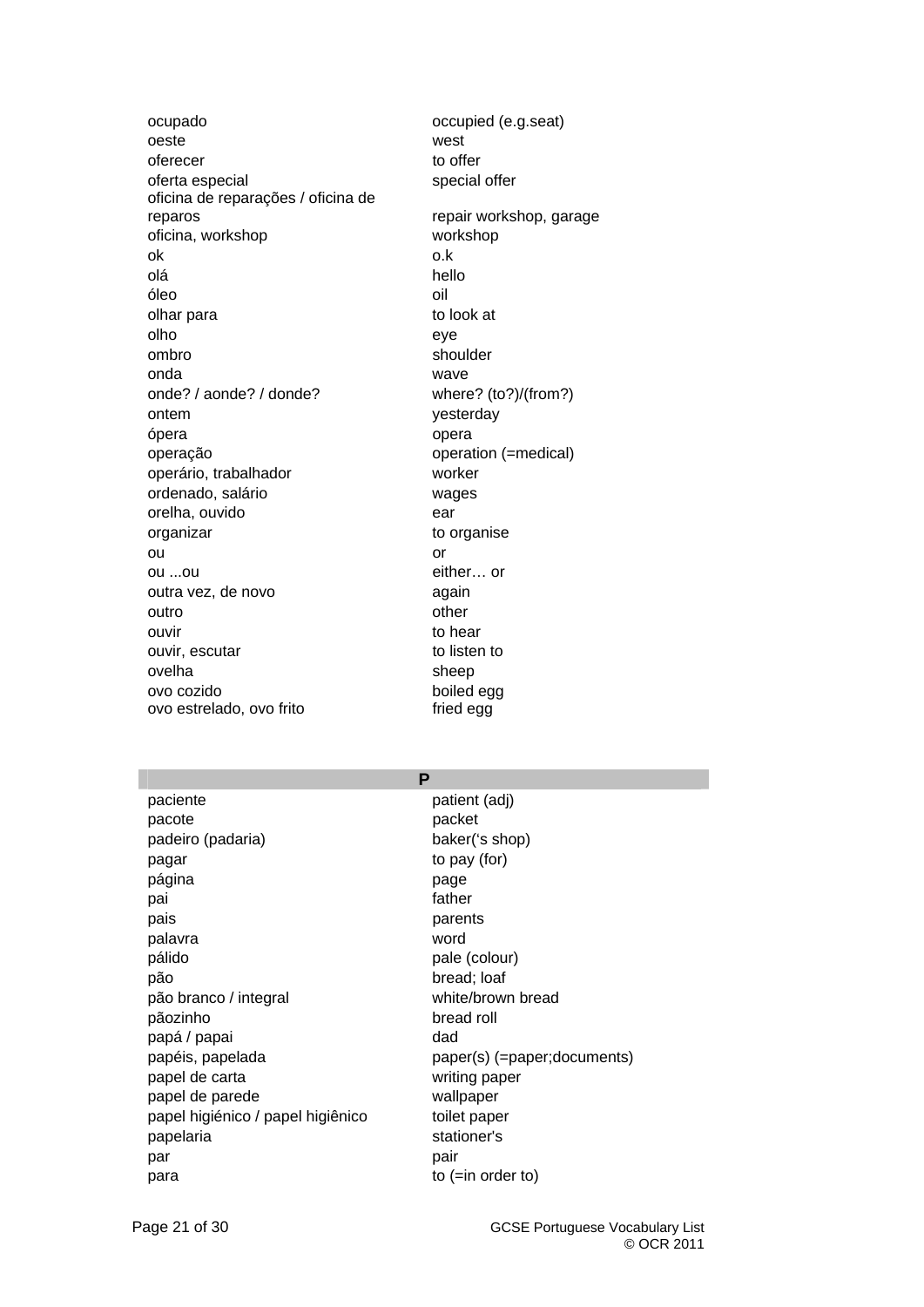paragem / parada / ponto de ônibus bus stop parar to stop(e.g. if walking) parar to stop (vehicles) parede wall (interior) parente relative (= relation) parque **particle** park parque de estacionamento car park parte **parte** part particular(mente) particular(ly) partida departure partido (político) party (=political) partido, quebrado broken partilhar to share to share partir to depart to depart partir, quebrar to break passageiro passenger passaporte passport passar bases based (=time) passar a ferro to iron to iron passar por to go past (by car/on foot) passatempo hobby passeio, volta, caminhada walk passeio / calçada pavement pasta brief case pasta dentífrica, pasta de dentes toothpaste pastelaria cake shop pastilha elástica / chiclete chewing gum patins / patins de rodas roller skates pátio de la contracturación de la contracturación de la contracturación de la contracturación de la contracturación de la contracturación de la contracturación de la contracturación de la contracturación de la contracturac pato duck and duck patrão, chefe boss pé (a) foot (on) peça peça play (=theatre) pedaço piece (=of paper/ cake etc) pedir to ask for pedra stone stone peixe fish peixinho dourado / peixe-dourado goldfish pensão completa full board pensão / hospedaria boarding house pente comb pentear-se to comb (hair) pepino cucumber pequeno almoço / café da manhã breakfast pequeno; baixo small; short (= height) pêra pear perceber, compreender, entender to understand perder to lose perfeito perfect perfume **perfume** pergunta, questão question perguntar to ask a question perigo danger periquito budgerigar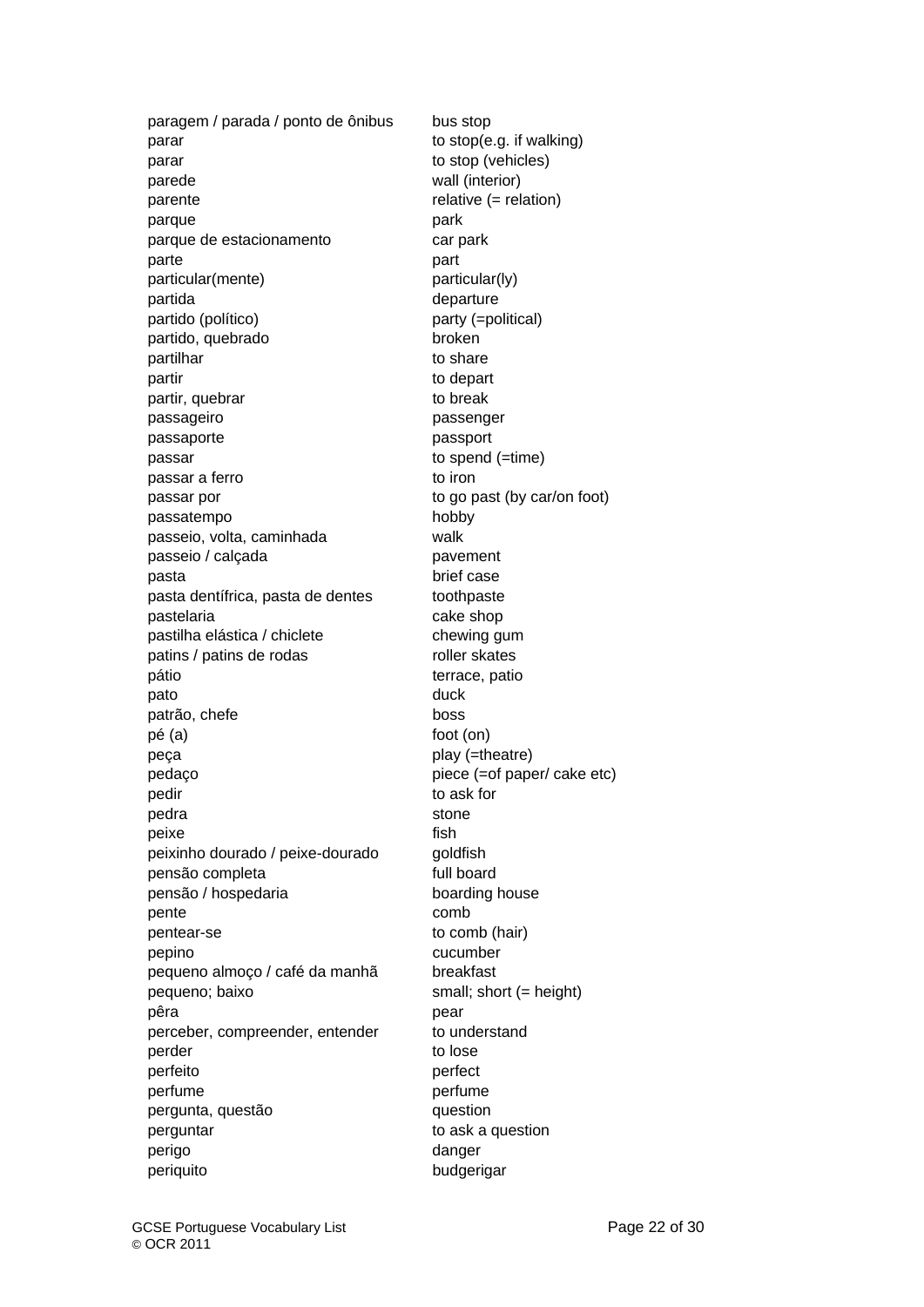perna leg perto de near to near to peru turkey pesado heavy (=weight) pesar to weigh pescar to fish pescoço eneck pêssego peach pessoa person ( no. of persons) pessoa person (= human being) pessoas, gente entre people (=in general) peúga, meia sock piano piano pijama pyjamas pílula, comprimido tablet/pill pimenta **performance** pepper pintar to paint piquenique **picalitative** picnic pires saucer piscina swimming pool pista de gelo / rinque de patinação ice rink placa de trânsito sign (road) plano flat (=not hilly) plano, projecto, projeto plan, project planta **planta** plant plástico plastic (=basic material) pneu tyre pobre poor (= not rich) podcast pod-cast poder to be able to, "can" polícia **Police** polícia, policeman / woman poltrona armchair armchair poluição pollution ponte bridge ponto point (e.g. place / score) ponto final and the state of the full stop pontual punctual punctual punctual punctual punctual punctual  $\sim$  punctual punctual punctual punctual punctual  $\sim$  punctual punctual punctual punctual punctual punctual punctual punctual punctual punctual punctual punctu popular popular por **por** per por through through through the state of the state of the state of the state of the state of the state of the state of the state of the state of the state of the state of the state of the state of the state of the state of pôr to put (= to lay) pôr (a mesa) to lay (e.g. table) por causa de because of por cento per cent por cima de, sobre over, above (prep) por favor, se faz favor **please** por fim at last por isso, portanto so, therefore pôr no correio to post pôr, colocar to put, place (e.g. a vase) por, para for (prep.) porque because porque...?, por que…?, porquê? why?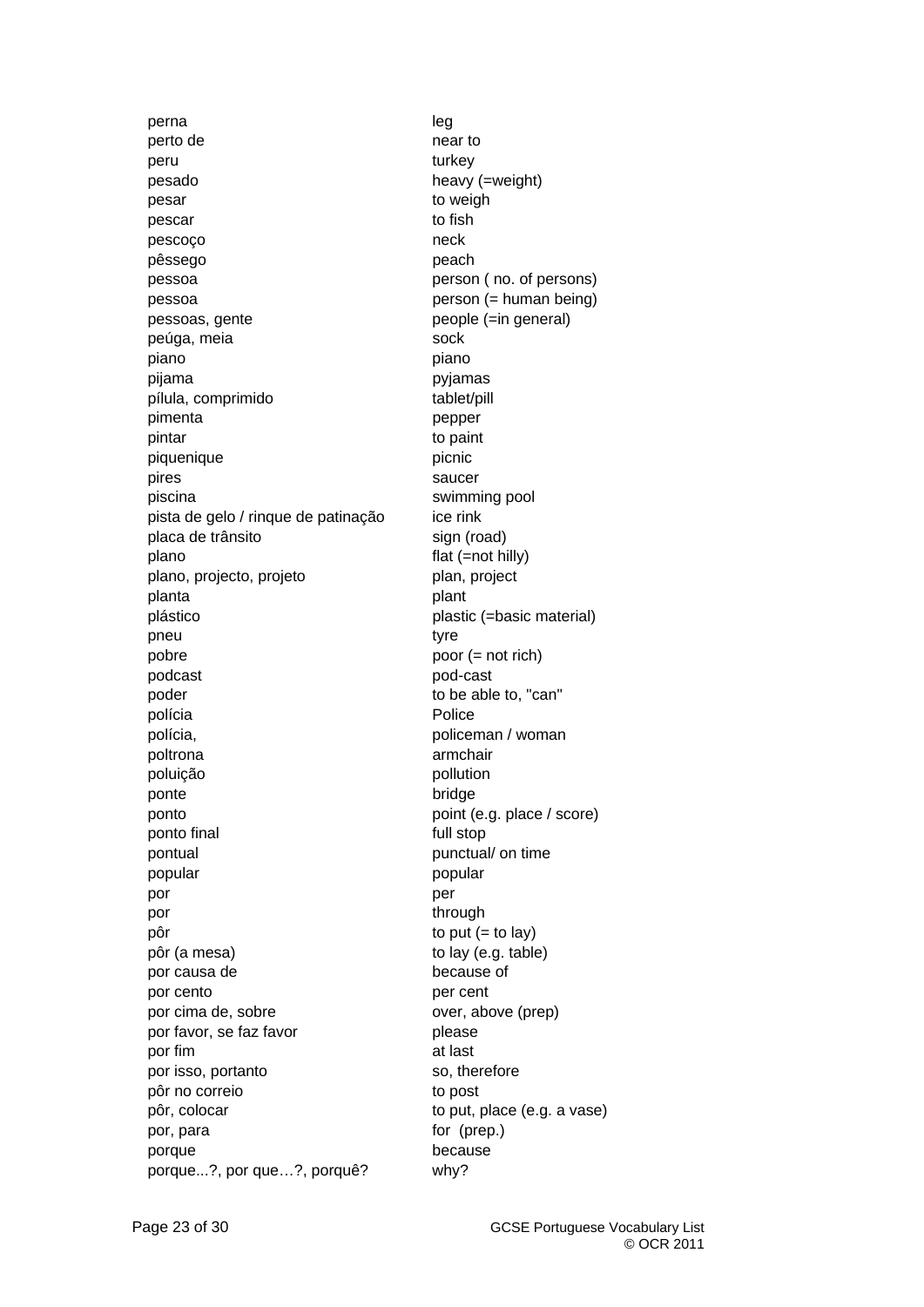porquinho-da-índia, cobaia guinea pig porta de entrada / porta da frente front door porta-chaves//chaveiro key-ring porta-moedas, carteira **purse** purse portão (garden) gate porto port (= harbour) possível possible poster **poster poster** pouco little (= not much) pouco me importa! I don't care! poupar to save (=money) pousada da juventude / albergue da juventude youth hostel praça square (=in town) praia beach beach beach beach beach beach beach beach beach beach beach beach beach beach beach beach beach beach beach beach beach beach beach beach beach beach beach beach beach beach beach beach beach beach beach beach prancha de surf surfboard prata silver prateleira shelf praticar to practise prato plate plate plate prato dish precisar to need preço price preço de entrada admission charge prédio, edifício building preencher to fill (in) (=to fill cup/to fill form) prémio / prêmio prize premir / pressionar to press prenda, oferta **gift**; offer prenda, presente presente presente presente presente presente presente presente a presente presente a presente  $p$ preparar to prepare preto black previsão do tempo weather (forecast) primeiro firstly primo, prima cousin principal main (e.g. station/road/course) princípio, início beginning problema problem procurar to look for procurer / tentar fazer algo to try (to do s.th) produto product professor **teacher** profissão profession profundo, fundo deep programa programme (e.g. TV) programador de computador computer programmer proibir (proibido) to forbid (forbidden) próprio own (adj.) próximo nearby pulôver pullover pulseira, bracelete bracelet puré de batata mashed potato purpúreo **purpured** purple puxar to pull a state of the pull and the pull of the pull and the pull and the pull and the pull and the pull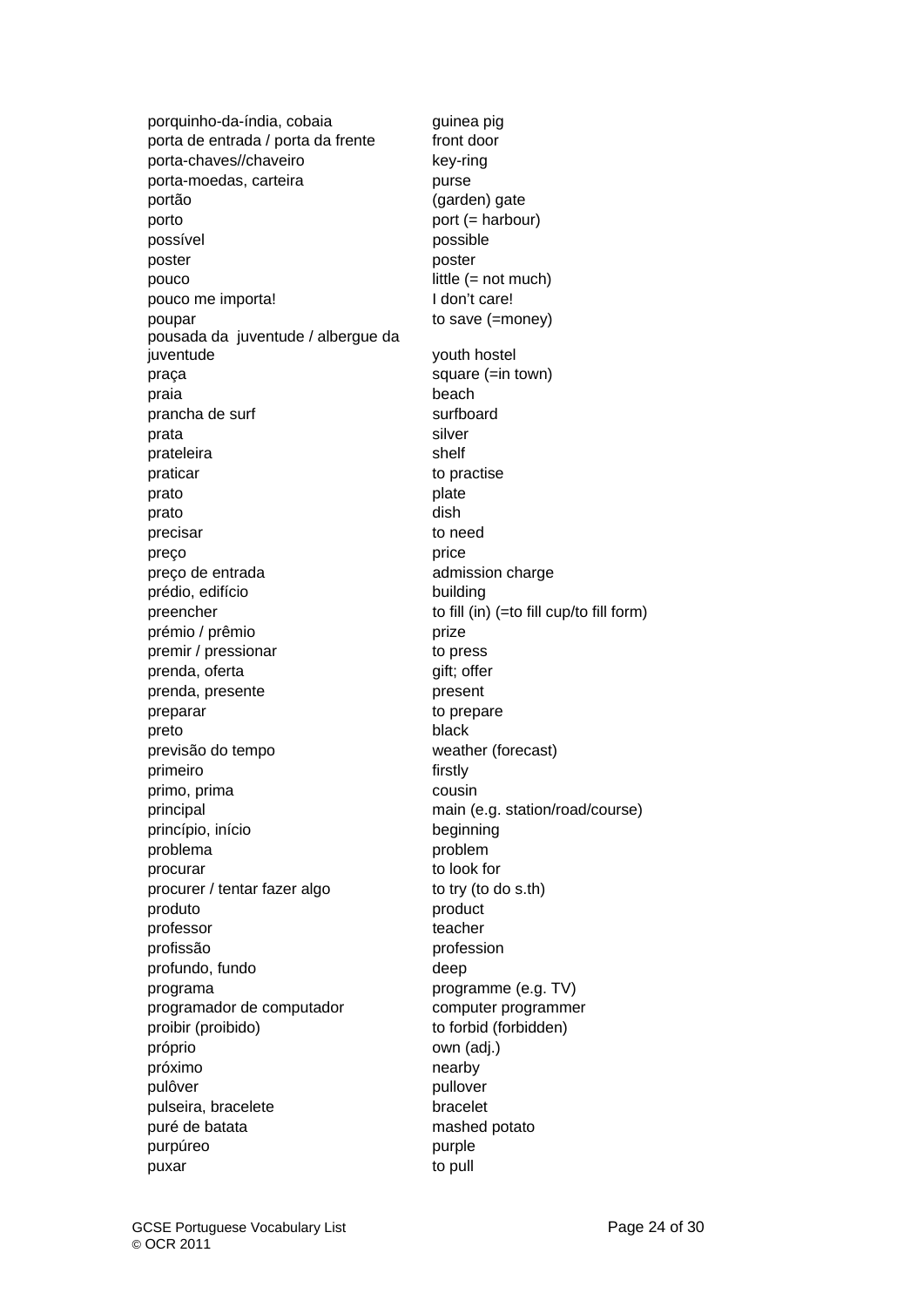|                                          | Q                           |
|------------------------------------------|-----------------------------|
| quadro                                   | picture (=painting)         |
| quadro (branco/preto)                    | board (white/black)         |
| qual?                                    | which?                      |
| qualidade                                | quality                     |
| quando                                   | when (conj)                 |
| quando?                                  | when?                       |
| quanto é?                                | how much is it?             |
| quanto tempo?                            | how long? (adv)             |
| quantos?                                 | how many?                   |
| quarto (de dormir)                       | bedroom                     |
| quarto (individual/duplo/casal/familiar) | room (single/double/family) |
| quartos disponíveis                      | rooms available             |
| quase                                    | almost                      |
| que                                      | that (conj.)                |
| queda                                    | fall                        |
| que tipo de?                             | what kind of?               |
| queijo                                   | cheese                      |
| queimadura solar / queimadura de sol     | sun burn                    |
| quente                                   | hot                         |
| querer                                   | to want to                  |
| quilómetro / quilômetro                  | kilo(metre)                 |
| química                                  | chemistry                   |
| quinta / fazenda                         | farm                        |
| quiosque                                 | kiosk                       |

| R                                      |                             |
|----------------------------------------|-----------------------------|
| radiador                               | radiator                    |
| rádio                                  | radio                       |
| rapaz                                  | boy                         |
| rápido                                 | quick                       |
| raqueta / raquete / stick / taco / pá  | racquet/stick/bat           |
| rato, ratinho / camundongo             | mouse                       |
| receber                                | to receive                  |
| receção / recepção                     | reception                   |
| receita                                | prescription                |
| receita                                | recipe                      |
| recentemente                           | recently                    |
| recepção                               | reception                   |
| rececionista / recepcionista           | receptionist                |
| recibo                                 | receipt                     |
| recinto desportivo / recinto esportivo | sports ground/ school field |
| recreio / pátio de recreio             | school playground           |
| rede                                   | net                         |
| redondo                                | round (=shape)              |
| refeição                               | meal                        |
| refrescos                              | refreshments                |
| região                                 | region                      |
| régua                                  | ruler                       |
| relógio                                | clock (Ger also o'clock)    |
| relógio                                | watch, clock.               |
| relva / grama                          | grass                       |
| relvado / gramado                      | lawn                        |

I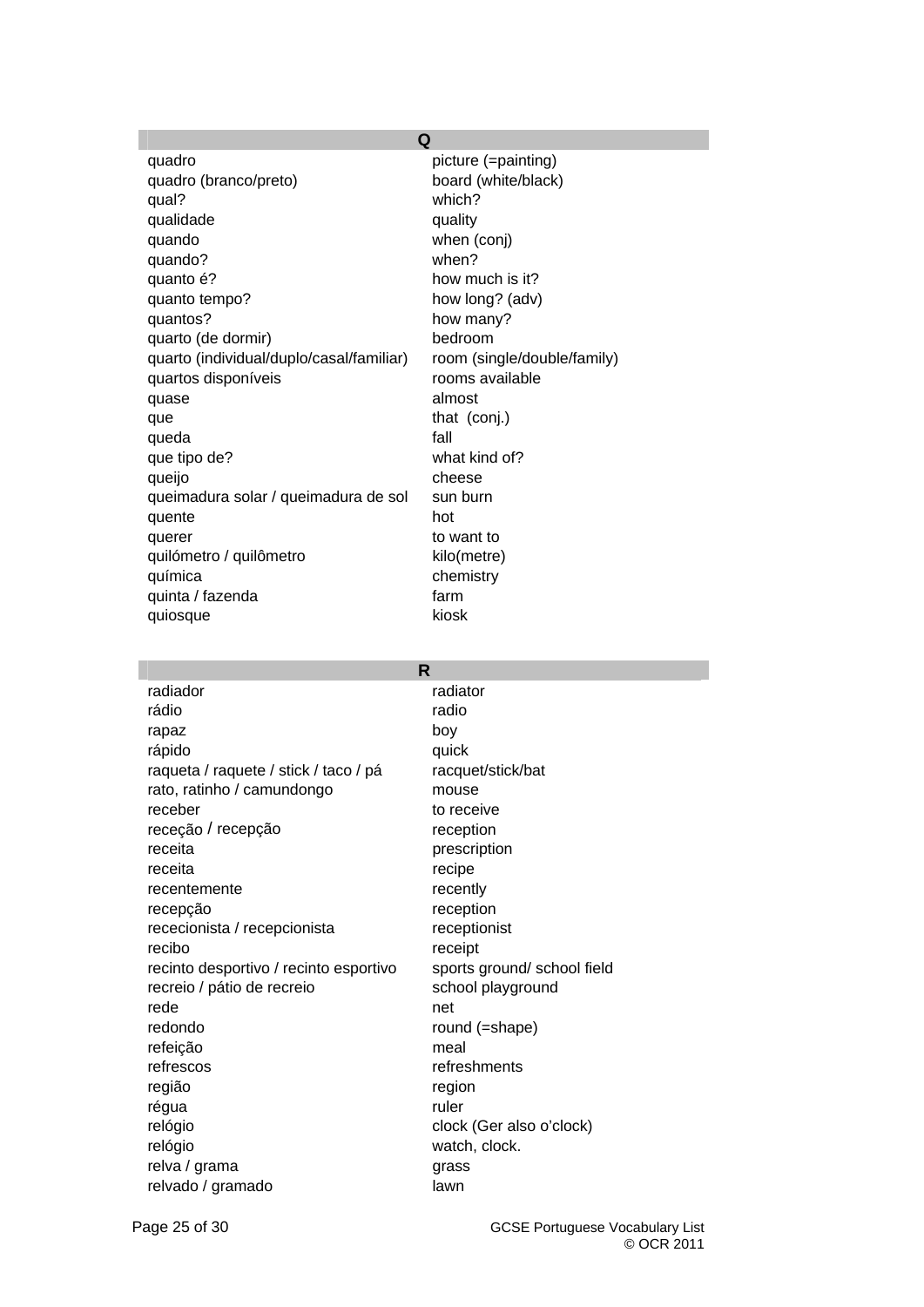remar to row to row repetir to repeat repórter reporter rés-do-chão / (andar) térreo ground floor reservar to book/ reserve# responder to answer resposta answer restaurante restaurant restaurante de comida rápida / restaurante fast-food fast food restaurant reunião meeting, reunion revista magazine riacho stream rico *rich* rich rio river rir to laugh the state of the state of the laugh to laugh the laugh state of the laugh state of the laugh state of the laugh state of the laugh state of the laugh state of the laugh state of the laugh state of the laugh st rissol rissole robe / camisola nightdress romance novel (= book) rosa rose roupa clothes/clothing roupa de cama bedlinen roupa para lavar washing rua street/ road rua de único sentido **contrar en la contrar en la contrar en la contrar en la contrar en la contrar en la contra** 

saber to know (facts) saber (bem/mal) saber (e.g. good/bad) sabonete, sabão soap soap saco (de papel, de plástico, de compras) bag (= paper, plastic, shopping) saco-cama / saco de dormir sleeping bag saia saia skirt saída exit (=bldg/motorway)# sair to go out sair to get off (bus, etc) sal salt sala hall (=large room/concert etc) sala de aula classroom sala de brincar / sala de recreção playroom sala de espera waiting room sala de estar living room sala de jantar dining room (=house) sala de reuniões school hall salada salada salada salada salada salada salada salada salada salada salada salada salada salada salada salad salário, ordenado salary, wages saldo sale sale sale sale salmão salmon salsichas sausages saltar to jump sandália **sandália** sandal sandes, sanduíche sandwich sapato shoe shoe

**S**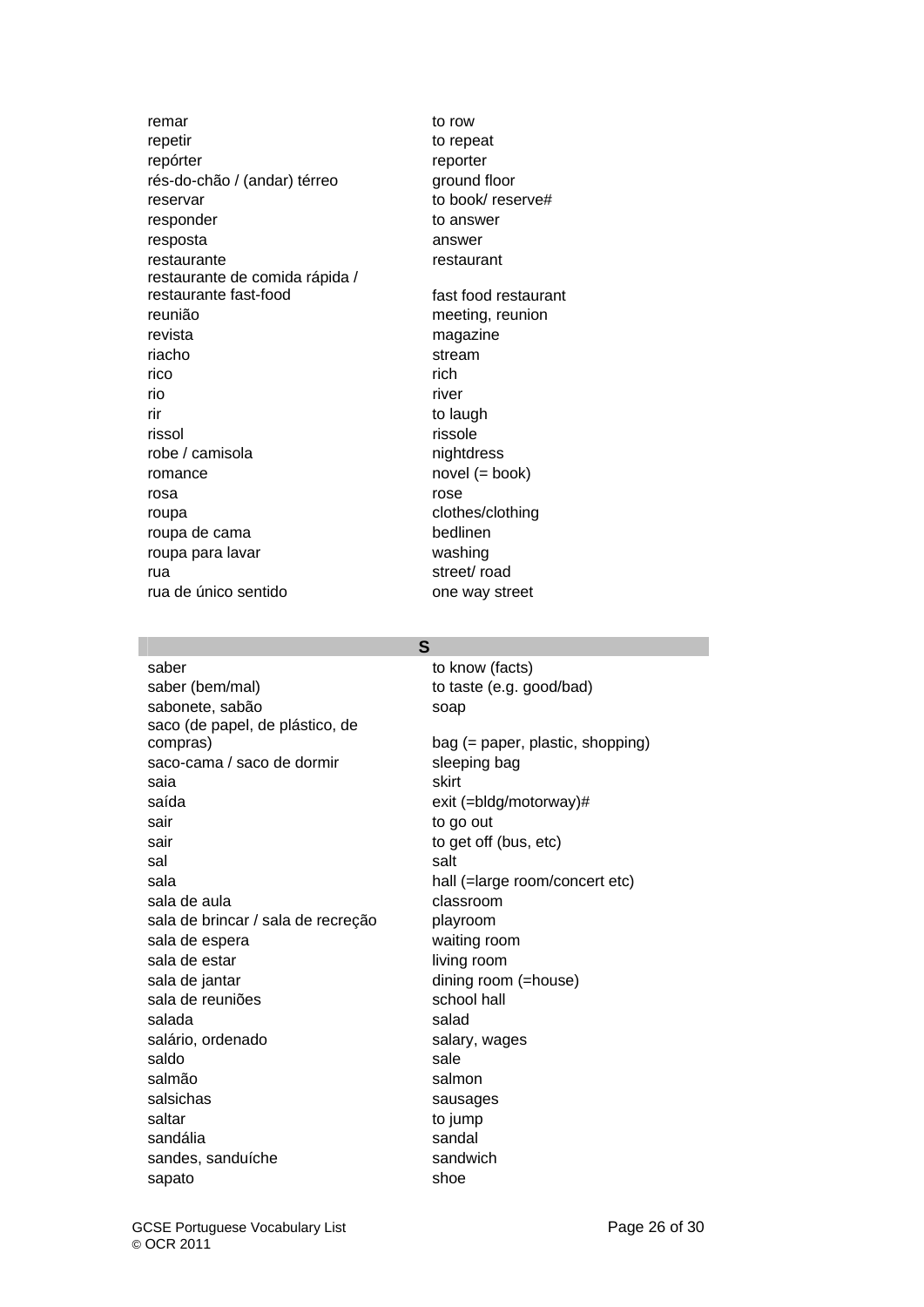satisfatório satisfactory saudação **greeting** saudável **healthy** scooter scooter scooter secar to dry up seco dry secretária / escrivaninha desk secretário secretary setor de perdidos e achados lost property office seda silk sede (com sede) thirst(y) seguinte following/next (e.g.day/week) seguinte, próximo next (adj) segundo second (60 = 1 minute) selo stamp (=postage) selvagem, silvestre wild sem without sem chumbo (gasolina) unleaded (petrol) semáforos **traffic** lights semanada, mesada pocket money sempre always sempre em frente straight ahead senhora and lady and lady and lady and lady and lady and lady and lady and lady and lady and lady and lady and lady and lady and lady and lady and lady and lady and lady and lady and lady and lady and lady and lady and lad sentar-se to sit down sentar-se (estar sentado) to sit (+ be sitting) sentir(-se) to feel separado separate (e.g. paying bill) série série series (e.g. on TV) serviço service (=in restaurant) servir to serve sexto ano sixth form silo de automóveis / edifício-garagem multi-storey car park sim yes simpático friendly (person) slip / cueca underpants snack-bar snack (bar) só, somente only só, sozinho **only**, alone; not until sobremesa dessert sobrinha niece sobrinho nephew socorro(!) help(!) sofá sofa, settee sol sun sol (óculos de) sun (glasses) soldado soldier soletrar to spell solteiro solteiro single, unmarried sopa soup soup soup sorrir to smile sorte(boa/má!), azar luck (good/bad!) soutien / sutiã bra subir, escalar to climb suburbia suburbia suburbia suburbia suburbia suburbia suburbia suburbia suburbia suburbia suburbia suburbia su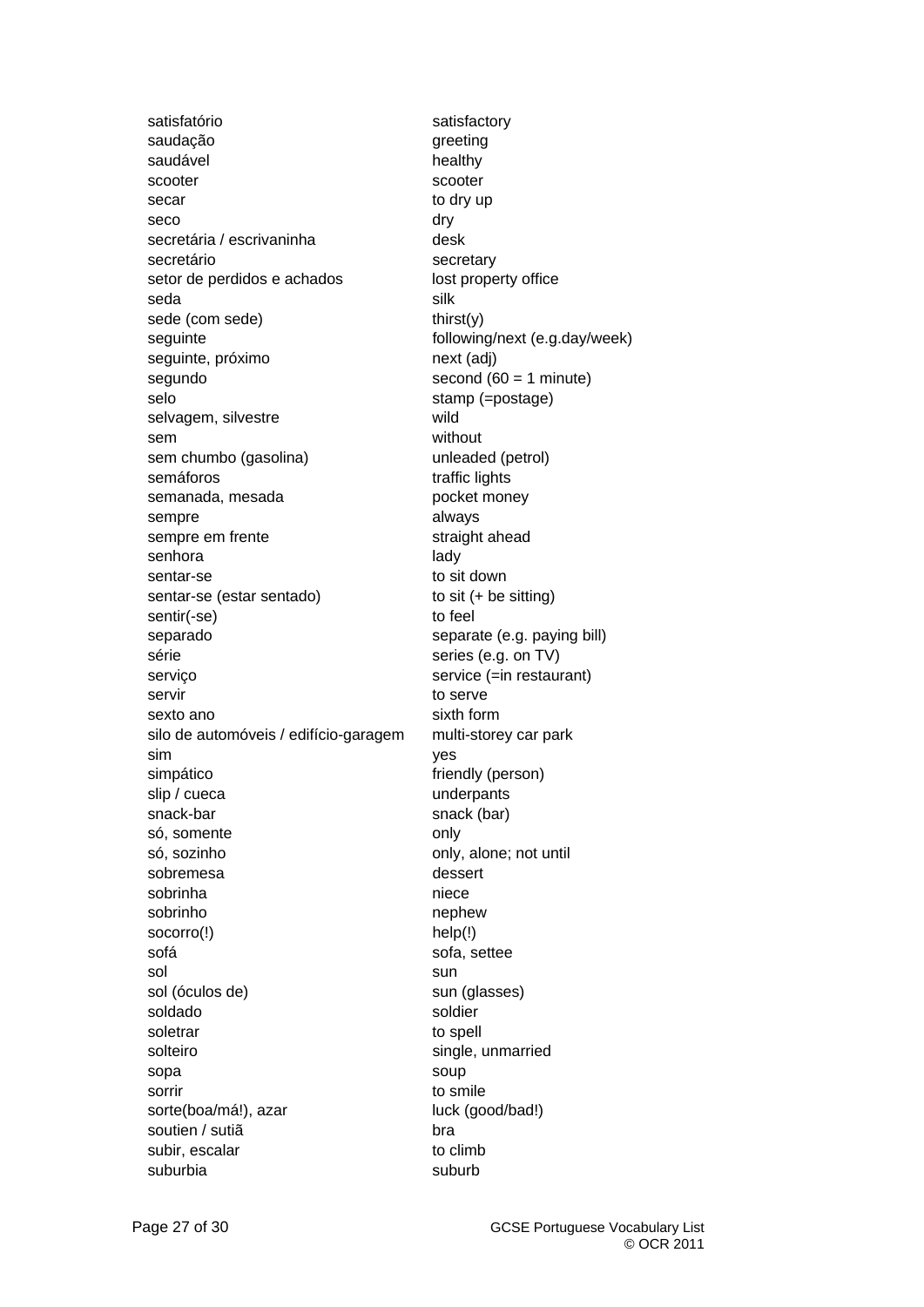sujo dirty dirty and the set of the set of the set of the set of the set of the set of the set of the set of t sul south and south south south and south south south and south south south and south south south and south and south  $\sim$ sumo de fruta / suco de fruta fruit juice supermercado supermarket surpreendente surprising surpresa surprise

**T** 

talho (carniceiro) / açougue (açougueiro) butcher ('s shop) talvez, se calhar perhaps tamanho size também also tambores drums (= percussion) tanto... como, tanto... quanto both... and tão (alto, etc.)! so (tall, etc) ! tão...como, tão...quanto iust as (comparative) tarde Late (adv.) tarifa **fare** tartaruga tortoise tarte pie teatro theatre theatre theatre tecnologia da informação I.T. teto ceiling telefonar call (=telephone) telefonar to phone telemóvel / (telefone) celular mobile phone televisão (na televisão) television (e.g. on TV) telhado roof tempestade storm tempo livre / lazer free time/ leisure tenda tent ténis de mesa / tênis de mesa table tennis ténis / tênis tennis tentar to try ter the to have to have ter de, ter que to to have to, "must" ter medo, estar com medo to be frightened ter razão, estar certo to be right terrível awful, terrible tesoura scissors scissors teste test tia aunt tigela (de fruta) bowl(e.g. of fruit) tigre tiger tiger tijolo brick tio uncle to the uncle that the uncle tipo sort, kind tira-cápsulas / abridor (de garrafa) bottle (opener) toalha towel toalha de mesa<br>
tablecloth to play (e.g. music) todo, todos, tudo all todos everybody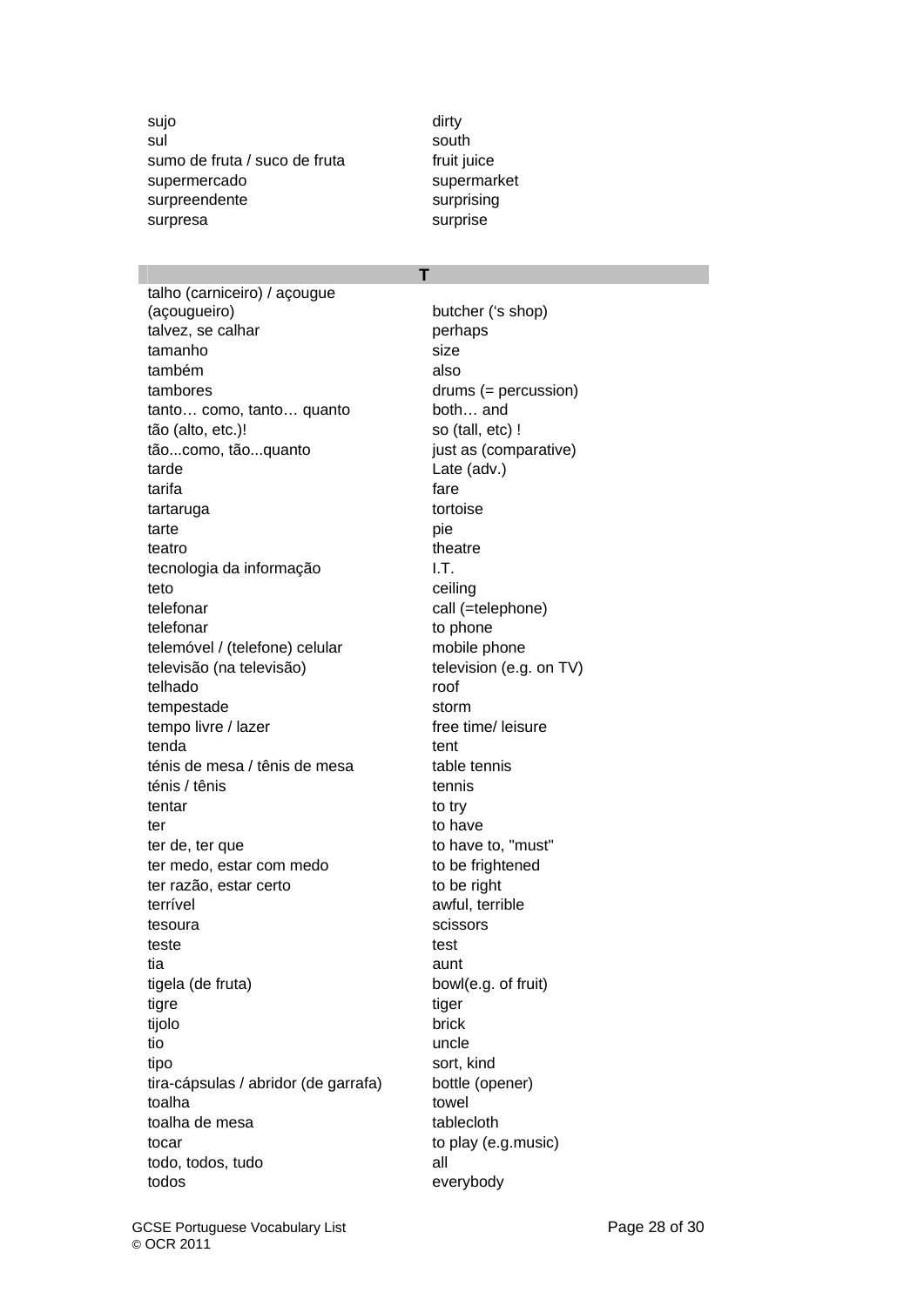| tolice / bobagem                    | nonsense                  |
|-------------------------------------|---------------------------|
| tomar banho                         | to have a bath            |
| tomar banho de chuveiro / tomar uma |                           |
| ducha                               | to have a shower          |
| tomar conta de uma criança          | to babysit                |
| tomate                              | tomato                    |
| toranja                             | grapefruit                |
| tornar-se                           | to become, get            |
| torneira                            | tap                       |
| torrada                             | toast                     |
| torre                               | tower                     |
| tosse                               | cough                     |
| tossir                              | to cough                  |
| trabalhador                         | hard working              |
| trabalhar                           | to work                   |
| trabalho                            | work                      |
| tragédia                            | tragedy                   |
| trajeto                             | journey (short)           |
| trancar                             | to lock (up)              |
| trânsito                            | traffic                   |
| tratar                              | to treat                  |
| travão / freio                      | brake                     |
| travessia                           | crossing (e.g.of Channel) |
| trazer                              | to bring                  |
| treinar, ensinar                    | to train                  |
| triste                              | sad                       |
| trocar (dinheiro / cambiar)         | to change (=money)        |
| trocar                              | to change; exchange       |
| troco                               | change (small)            |
| turista                             | tourist                   |
|                                     |                           |

### **U**

último last (adj) um par a pair/ couple um pouco a little a little um quarto a quarter uma dúzia a dozen uns, alguns some, a few usar to carry/ wear usar, utilizar, empregar to use útil useful uva qrape

# **V**

vaca cow vale value value value value value value value value value value value value value value value value value value v válido valid vários vários several varrer varret variable variable variable variable variable variable variable variable variable variable variable vaso vase vazio empty vela candle; sail

vagão (-restaurante, -cama) car (= railway coach)-dining/sleeping